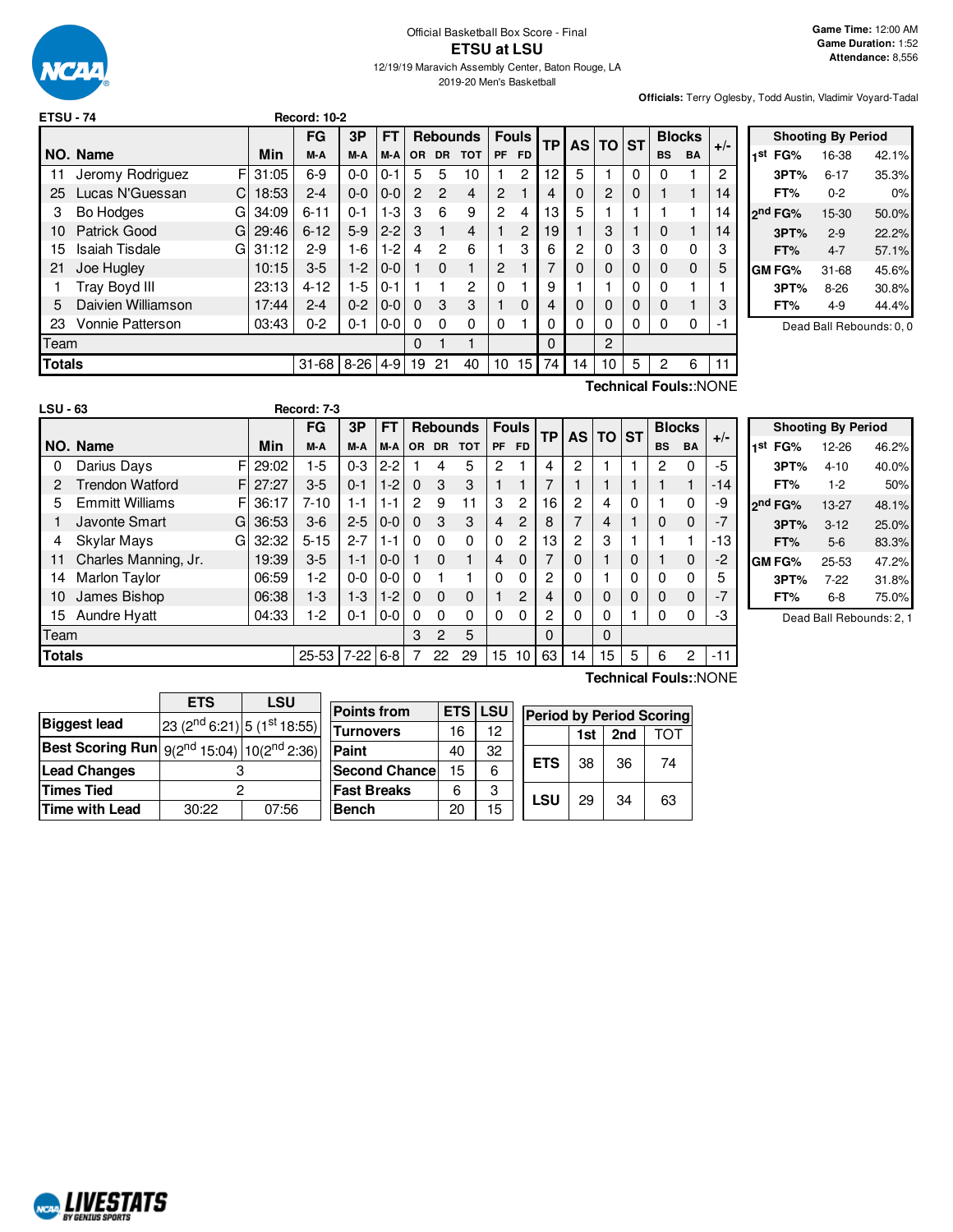

2019-20 Men's Basketball

**Officials:** Terry Oglesby, Todd Austin, Vladimir Voyard-Tadal

### **Period 1**

| <b>Quarter Starters:</b> |                                                                                   |           |                |                |                                        |                                                               |
|--------------------------|-----------------------------------------------------------------------------------|-----------|----------------|----------------|----------------------------------------|---------------------------------------------------------------|
| <b>LSU</b>               | 0 Days D                                                                          | 1 Smart J | 2 Watford T    |                | 4 Mays S                               | 5 Williams E                                                  |
| <b>ETS</b>               | 3 Hodges B                                                                        | 10 Good P | 11 Rodriguez J |                | 15 Tisdale I                           | 25 N'Guessan L                                                |
| <b>Game Time</b>         | <b>LSU</b>                                                                        |           | <b>Score</b>   | Diff           |                                        | <b>ETS</b>                                                    |
| 20:00                    | 5 WILLIAMS E jumpball won                                                         |           |                |                | 25 N'GUESSAN L jumpball lost           |                                                               |
| 19:48                    | 5 WILLIAMS E 2pt FG outside the paint, jump shot made (2)                         |           | $2 - 0$        | $\overline{2}$ |                                        |                                                               |
| 19:18                    | jump ball situation                                                               |           |                |                |                                        |                                                               |
| 19:13                    |                                                                                   |           |                |                | 10 GOOD P turnover travel (1)          |                                                               |
| 18:55                    | 5 WILLIAMS E 3pt FG, jump shot made (5)                                           |           | $5-0$          | 5              |                                        |                                                               |
| 18:55                    | 1 SMART J assist (1)                                                              |           |                |                |                                        |                                                               |
| 18:27                    |                                                                                   |           |                |                | 15 TISDALE I 3pt FG, jump shot missed  |                                                               |
| 18:22                    |                                                                                   |           |                |                | 11 RODRIGUEZ J offensive rebound (1)   |                                                               |
| 18:20                    |                                                                                   |           | $5 - 3$        | $\overline{2}$ | 10 GOOD P 3pt FG, jump shot made (3)   |                                                               |
| 18:20                    |                                                                                   |           |                |                | 11 RODRIGUEZ J assist (1)              |                                                               |
| 18:03                    | 4 MAYS S 2pt FG outside the paint, jump shot missed                               |           |                |                |                                        |                                                               |
| 18:00                    |                                                                                   |           |                |                | 10 GOOD P defensive rebound (1)        |                                                               |
| 17:55                    |                                                                                   |           | $5 - 5$        | 0              |                                        | 11 RODRIGUEZ J 2pt FG fast break in the paint, layup made (2) |
| 17:55                    |                                                                                   |           |                |                | 3 HODGES B assist (1)                  |                                                               |
| 17:38                    | 1 SMART J turnover bad pass (1)                                                   |           |                |                | 10 GOOD P steal (1)                    |                                                               |
| 17:32                    |                                                                                   |           |                |                | 10 GOOD P 3pt FG, jump shot missed     |                                                               |
| 17:32                    | 0 DAYS D defensive rebound (1)                                                    |           |                |                |                                        |                                                               |
| 17:32                    |                                                                                   |           |                |                | 25 N'GUESSAN L substitution out        |                                                               |
| 17:32                    |                                                                                   |           |                |                | 21 HUGLEY J substitution in            |                                                               |
| 17:13                    | 5 WILLIAMS E 2pt FG outside the paint, jump shot missed                           |           |                |                |                                        |                                                               |
| 17:10                    |                                                                                   |           |                |                | 3 HODGES B defensive rebound (1)       |                                                               |
| 16:51                    | 2 WATFORD T steal (1)                                                             |           |                |                | 11 RODRIGUEZ J turnover bad pass (1)   |                                                               |
| 16:47                    | 2 WATFORD T foul drawn (1)                                                        |           |                |                | 21 HUGLEY J foul shooting (1 - 1)      |                                                               |
| 16:47<br>16:47           | 2 WATFORD T free throw fast break 1 - 2 missed<br>offensive dead ball rebound (1) |           |                |                |                                        |                                                               |
| 16:47                    | 2 WATFORD T free throw fast break 2 - 2 made (1)                                  |           | $6-5$          | $\mathbf{1}$   |                                        |                                                               |
| 16:35                    |                                                                                   |           |                |                | 15 TISDALE I 3pt FG, jump shot missed  |                                                               |
| 16:29                    |                                                                                   |           |                |                | 21 HUGLEY J offensive rebound (1)      |                                                               |
| 16:29                    |                                                                                   |           | $6 - 7$        | $-1$           |                                        | 21 HUGLEY J 2pt FG in the paint, layup made (2)               |
| 16:18                    | 2 WATFORD T 3pt FG, jump shot missed                                              |           |                |                |                                        |                                                               |
| 16:16                    | offensive rebound (2)                                                             |           |                |                |                                        |                                                               |
| 16:17                    | 1 SMART J turnover (2)                                                            |           |                |                |                                        |                                                               |
| 16:17                    |                                                                                   |           |                |                | 10 GOOD P substitution out             |                                                               |
| 16:17                    |                                                                                   |           |                |                | 1 BOYD III T substitution in           |                                                               |
| 15:57                    |                                                                                   |           |                | Timeout media  |                                        |                                                               |
| 15:47                    |                                                                                   |           | $6 - 10$       | -4             | 21 HUGLEY J 3pt FG, jump shot made (5) |                                                               |
| 15:47                    |                                                                                   |           |                |                | 11 RODRIGUEZ J assist (2)              |                                                               |
| 15:29                    | 1 SMART J 3pt FG, jump shot made (3)                                              |           | $9 - 10$       | $-1$           |                                        |                                                               |
| 15:29                    | 4 MAYS S assist (1)                                                               |           |                |                |                                        |                                                               |
| 15:02                    |                                                                                   |           | $9 - 12$       | -3             |                                        | 15 TISDALE I 2pt FG in the paint, layup made (2)              |
| 15:02                    |                                                                                   |           |                |                | 11 RODRIGUEZ J assist (3)              |                                                               |
| 14:50                    | 5 WILLIAMS E turnover travel (1)                                                  |           |                |                |                                        |                                                               |
| 14:50                    | 2 WATFORD T substitution out                                                      |           |                |                |                                        |                                                               |
|                          |                                                                                   |           |                |                |                                        |                                                               |

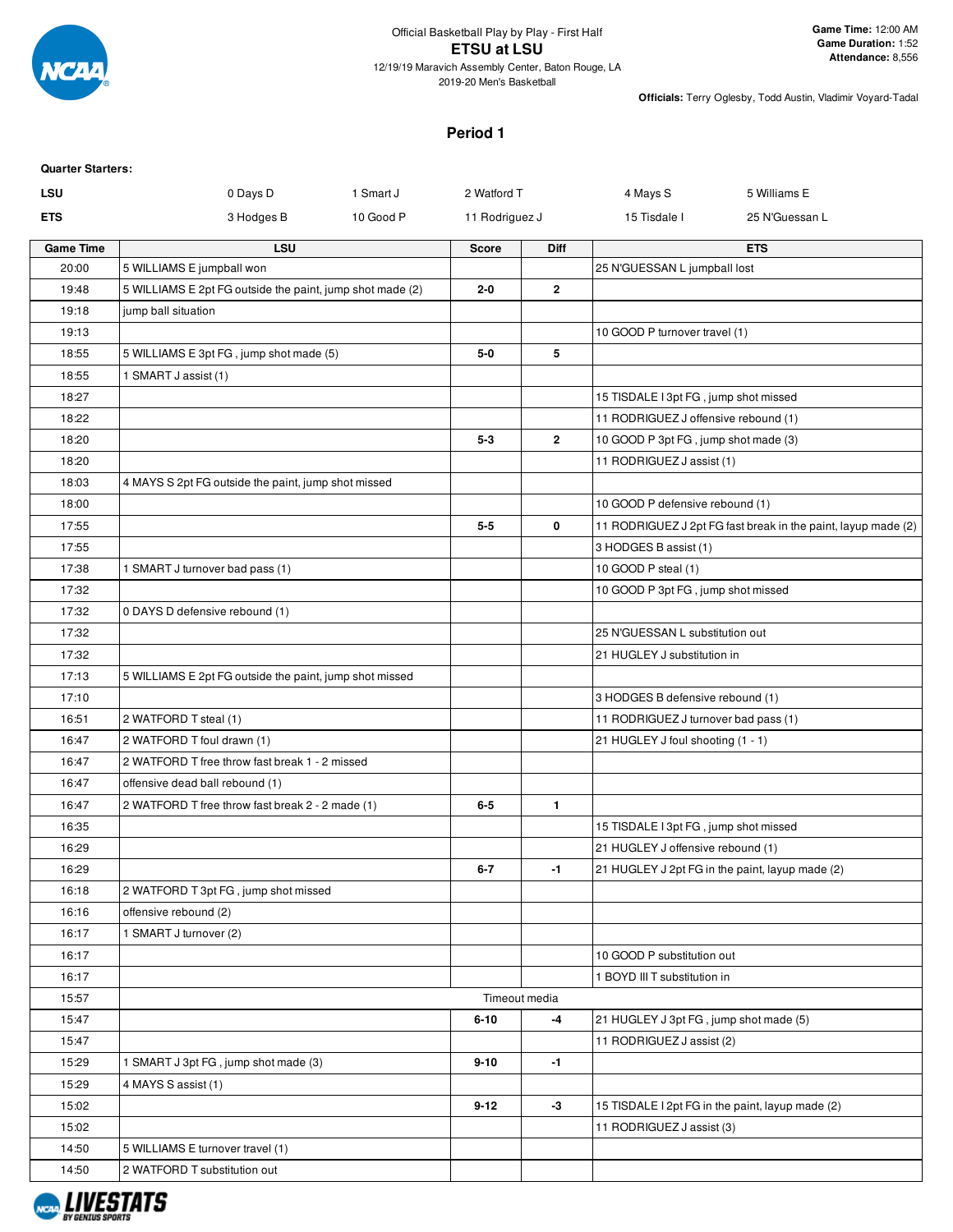

12/19/19 Maravich Assembly Center, Baton Rouge, LA

2019-20 Men's Basketball

|                  |                                                |               |              | Officials: Terry Oglesby, Todd Austin, Vladimir Voyard-Tadal |
|------------------|------------------------------------------------|---------------|--------------|--------------------------------------------------------------|
| <b>Game Time</b> | LSU                                            | <b>Score</b>  | <b>Diff</b>  | ETS                                                          |
| 14:50            | 11 MANNING, JR. C substitution in              |               |              |                                                              |
| 14:50            |                                                |               |              | 15 TISDALE I substitution out                                |
| 14:50            |                                                |               |              | 5 WILLIAMSON D substitution in                               |
| 14:36            |                                                |               |              | 11 RODRIGUEZ J 2pt FG in the paint, jump shot missed         |
| 14:31            | 5 WILLIAMS E defensive rebound (1)             |               |              |                                                              |
| 14:27            | 0 DAYS D 3pt FG, jump shot missed              |               |              |                                                              |
| 14:24            | offensive rebound (4)                          |               |              |                                                              |
| 14:22            | 4 MAYS S 3pt FG, jump shot missed              |               |              |                                                              |
| 14:19            | 5 WILLIAMS E offensive rebound (2)             |               |              |                                                              |
| 14:16            | 0 DAYS D 2pt FG in the paint, layup made (2)   | $11 - 12$     | $-1$         |                                                              |
| 14:16            | 5 WILLIAMS E assist (1)                        |               |              |                                                              |
| 13:52            | 11 MANNING, JR. C foul personal (1 - 1)        |               |              | 3 HODGES B foul drawn (1)                                    |
| 13:44            |                                                |               |              | 3 HODGES B 3pt FG, jump shot missed                          |
| 13:39            | 1 SMART J defensive rebound (1)                |               |              |                                                              |
| 13:36            | 1 SMART J foul drawn (1)                       |               |              | 3 HODGES B foul personal (1 - 2)                             |
| 13:36            | 0 DAYS D substitution out                      |               |              |                                                              |
| 13:36            | 14 TAYLOR M substitution in                    |               |              |                                                              |
| 13:36            |                                                |               |              | 3 HODGES B substitution out                                  |
| 13:36            |                                                |               |              | 15 TISDALE I substitution in                                 |
| 13:22            | 4 MAYS S 2pt FG in the paint, jump shot missed |               |              |                                                              |
| 13:21            |                                                |               |              | defensive rebound (5)                                        |
| 12:53            |                                                |               |              | 5 WILLIAMSON D 3pt FG, jump shot blocked                     |
| 12:53            | 11 MANNING, JR. C block (1)                    |               |              |                                                              |
| 12:50            |                                                |               |              | 1 BOYD III T offensive rebound (1)                           |
| 12:50            |                                                |               |              | turnover shot clock (3)                                      |
| 12:32            | 1 SMART J 3pt FG, jump shot made (6)           | $14 - 12$     | $\mathbf{2}$ |                                                              |
| 12:00            |                                                |               |              | 21 HUGLEY J 3pt FG, jump shot missed                         |
| 11:57            | 5 WILLIAMS E defensive rebound (3)             |               |              |                                                              |
| 11:52            | 1 SMART J foul drawn (2)                       |               |              | 15 TISDALE I foul personal (1 - 3)                           |
| 11:52            |                                                | Timeout media |              |                                                              |
| 11:52            | 4 MAYS S substitution out                      |               |              |                                                              |
| 11:52            | 2 WATFORD T substitution in                    |               |              |                                                              |
| 11:52            |                                                |               |              | 11 RODRIGUEZ J substitution out                              |
| 11:52            |                                                |               |              | 21 HUGLEY J substitution out                                 |
| 11:52            |                                                |               |              | 23 PATTERSON V substitution in                               |
| 11:52            |                                                |               |              | 25 N'GUESSAN L substitution in                               |
| 11:49            | 1 SMART J turnover (3)                         |               |              |                                                              |
| 11:34            |                                                |               |              | 1 BOYD III T 2pt FG in the paint, layup missed               |
| 11:28            | 1 SMART J defensive rebound (2)                |               |              |                                                              |
| 11:23            | 2 WATFORD T 2pt FG in the paint, made (3)      | 16-12         | 4            |                                                              |
| 11:23            | 1 SMART J assist (2)                           |               |              |                                                              |
| 11:03            | 1 SMART J foul personal (1 - 2)                |               |              | 15 TISDALE I foul drawn (1)                                  |
| 11:03            | 1 SMART J substitution out                     |               |              |                                                              |
| 11:03            | 4 MAYS S substitution in                       |               |              |                                                              |
|                  |                                                |               |              |                                                              |
| 11:03            |                                                |               |              | 1 BOYD III T substitution out                                |
| 11:03            |                                                |               |              | 10 GOOD P substitution in                                    |
| 10:49            |                                                |               |              | 25 N'GUESSAN L 2pt FG outside the paint, jump shot missed    |
| 10:47            | 2 WATFORD T defensive rebound (1)              |               |              |                                                              |
| 10:47            | 2 WATFORD T foul offensive (1 - 3)             |               |              | 23 PATTERSON V foul drawn (1)                                |

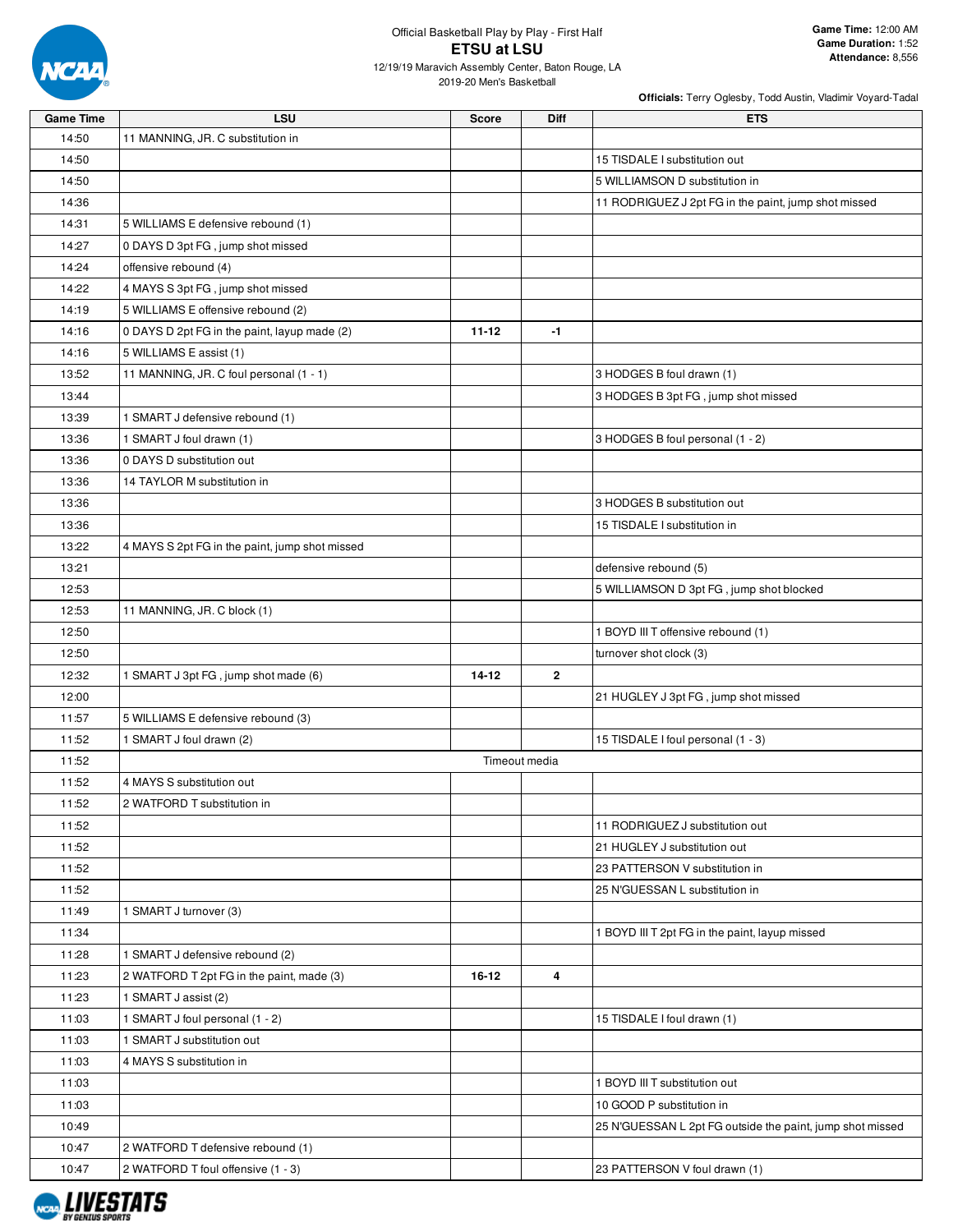

12/19/19 Maravich Assembly Center, Baton Rouge, LA 2019-20 Men's Basketball

| <b>Game Time</b> | <b>LSU</b>                                             | <b>Score</b> | Diff         | <b>ETS</b>                                            |
|------------------|--------------------------------------------------------|--------------|--------------|-------------------------------------------------------|
| 10:47            | 2 WATFORD T turnover offensive (1)                     |              |              |                                                       |
| 10:34            |                                                        |              |              | 15 TISDALE I 2pt FG in the paint, jump shot missed    |
| 10:30            | 14 TAYLOR M defensive rebound (1)                      |              |              |                                                       |
| 10:28            | 14 TAYLOR M turnover lost ball (1)                     |              |              | 15 TISDALE I steal (1)                                |
| 10:22            |                                                        |              |              | 10 GOOD P 2pt FG outside the paint, jump shot missed  |
| 10:19            |                                                        |              |              | 15 TISDALE I offensive rebound (1)                    |
| 10:15            |                                                        |              |              | 15 TISDALE I 3pt FG, jump shot missed                 |
| 10:14            |                                                        |              |              | 25 N'GUESSAN L offensive rebound (1)                  |
| 10:14            | 11 MANNING, JR. C foul personal (2 - 4)                |              |              | 25 N'GUESSAN L foul drawn (1)                         |
| 10:14            | 11 MANNING, JR. C substitution out                     |              |              |                                                       |
| 10:14            | 14 TAYLOR M substitution out                           |              |              |                                                       |
| 10:14            | 0 DAYS D substitution in                               |              |              |                                                       |
| 10:14            | 1 SMART J substitution in                              |              |              |                                                       |
| 10:14            |                                                        |              |              | 5 WILLIAMSON D substitution out                       |
| 10:14            |                                                        |              |              | 3 HODGES B substitution in                            |
| 10:14            |                                                        |              |              | 3 HODGES B 2pt FG in the paint, jump shot missed      |
| 10:14            |                                                        |              |              | 10 GOOD P offensive rebound (2)                       |
| 09:50            |                                                        |              |              | 23 PATTERSON V 2pt FG in the paint, jump shot missed  |
| 09:50            |                                                        |              |              | 25 N'GUESSAN L offensive rebound (2)                  |
| 09:50            |                                                        | 16-14        | $\mathbf{2}$ | 25 N'GUESSAN L 2pt FG in the paint, layup made (2)    |
| 09:29            | 1 SMART J 2pt FG outside the paint, jump shot made (8) | 18-14        | 4            |                                                       |
| 09:15            |                                                        |              |              | 10 GOOD P 3pt FG, jump shot missed                    |
| 09:13            |                                                        |              |              | 15 TISDALE I offensive rebound (2)                    |
| 09:09            |                                                        |              |              | 23 PATTERSON V 3pt FG, jump shot missed               |
| 09:05            |                                                        |              |              | 10 GOOD P offensive rebound (3)                       |
| 09:02            |                                                        | 18-16        | $\mathbf{2}$ | 3 HODGES B 2pt FG in the paint, dunk, made (2)        |
| 09:02            |                                                        |              |              | 10 GOOD P assist (1)                                  |
| 09:02            | 0 DAYS D foul shooting (1 - 5)                         |              |              | 3 HODGES B foul drawn (2)                             |
| 09:02            |                                                        |              |              | 23 PATTERSON V substitution out                       |
| 09:02            |                                                        |              |              | 1 BOYD III T substitution in                          |
| 09:00            |                                                        |              |              | 3 HODGES B free throw 1 - 1 missed                    |
| 08:58            |                                                        |              |              | 15 TISDALE I offensive rebound (3)                    |
| 08:54            |                                                        |              |              | 1 BOYD III T 2pt FG in the paint, jump shot blocked   |
| 08:54            | 0 DAYS D block (1)                                     |              |              |                                                       |
| 08:50            | 0 DAYS D defensive rebound (2)                         |              |              |                                                       |
| 08:39            | 5 WILLIAMS E 2pt FG in the paint, jump shot missed     |              |              |                                                       |
| 08:36            |                                                        |              |              | 3 HODGES B defensive rebound (2)                      |
| 08:30            |                                                        |              |              | 25 N'GUESSAN L 2pt FG in the paint, layup blocked     |
| 08:30            | 0 DAYS D block (2)                                     |              |              |                                                       |
| 08:25            |                                                        |              |              | 15 TISDALE I offensive rebound (4)                    |
| 08:25            |                                                        |              |              | 10 GOOD P turnover dribbling violation (2)            |
| 08:25            |                                                        |              |              | 15 TISDALE I substitution out                         |
| 08:25            |                                                        |              |              | 5 WILLIAMSON D substitution in                        |
| 08:14            | 4 MAYS S 3pt FG, jump shot missed                      |              |              |                                                       |
| 08:10            |                                                        |              |              | 25 N'GUESSAN L defensive rebound (3)                  |
| 07:53            |                                                        |              |              | 3 HODGES B 2pt FG outside the paint, jump shot missed |
| 07:50            | 1 SMART J defensive rebound (3)                        |              |              |                                                       |
| 07:40            | 2 WATFORD T 2pt FG in the paint, layup made (5)        | $20 - 16$    | 4            |                                                       |
| 07:40            | 1 SMART J assist (3)                                   |              |              |                                                       |

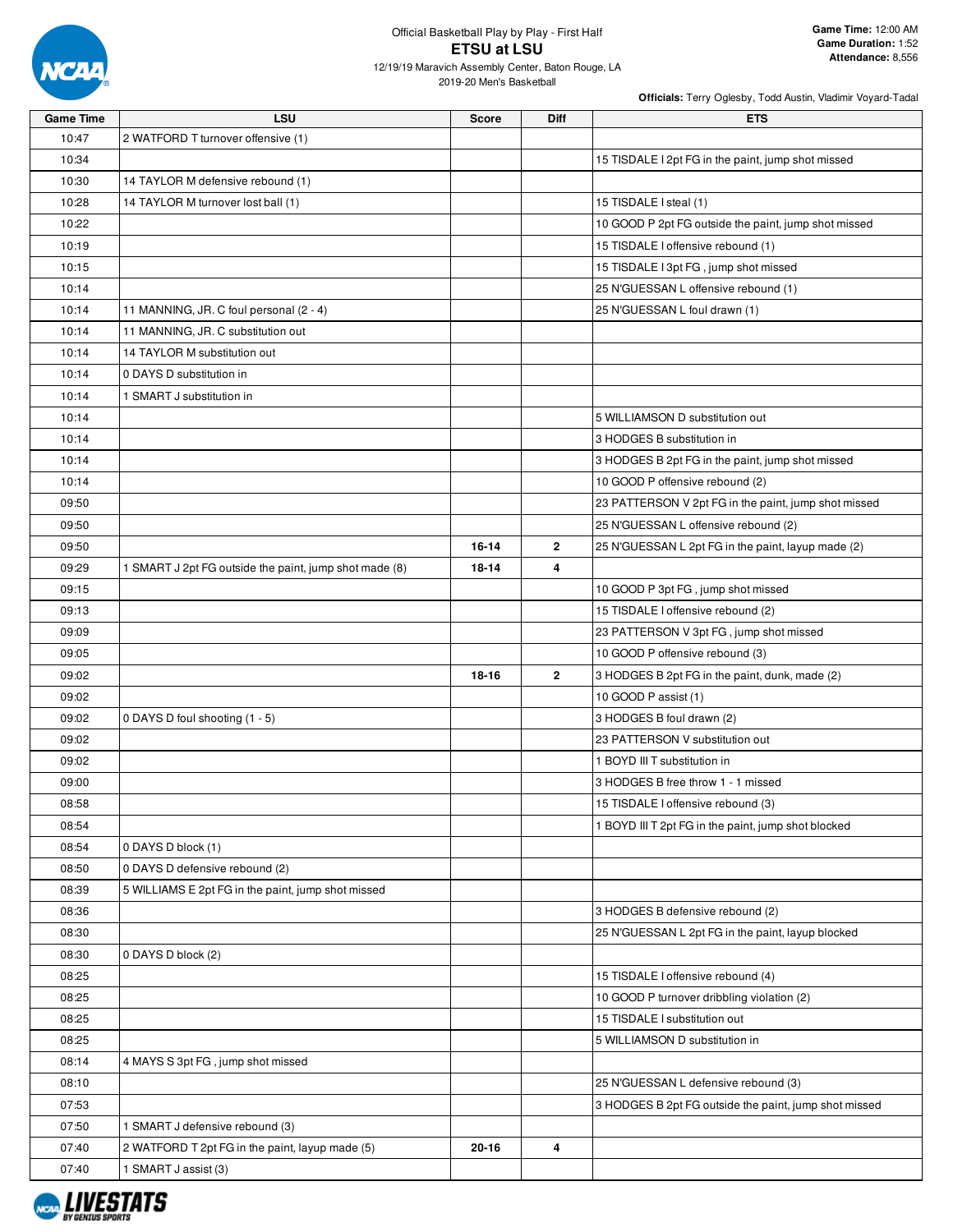

2019-20 Men's Basketball

| <b>Game Time</b> | <b>LSU</b>                                            | <b>Score</b> | Diff          | <b>ETS</b>                                                    |
|------------------|-------------------------------------------------------|--------------|---------------|---------------------------------------------------------------|
| 07:16            |                                                       | 20-19        | $\mathbf{1}$  | 10 GOOD P 3pt FG, jump shot made (6)                          |
| 07:16            |                                                       |              |               | 3 HODGES B assist (2)                                         |
| 06:56            | 4 MAYS S 2pt FG in the paint, layup missed            |              |               |                                                               |
| 06:51            |                                                       |              |               | 3 HODGES B defensive rebound (3)                              |
| 06:47            |                                                       | 20-22        | $-2$          | 10 GOOD P 3pt FG, jump shot made (9)                          |
| 06:26            | 4 MAYS S 2pt FG in the paint, layup made (2)          | 22-22        | 0             |                                                               |
| 06:26            | 0 DAYS D assist (1)                                   |              |               |                                                               |
| 06:04            |                                                       | 22-25        | -3            | 10 GOOD P 3pt FG, jump shot made (12)                         |
| 06:04            |                                                       |              |               | 1 BOYD III T assist (1)                                       |
| 05:51            | 1 SMART J 3pt FG, jump shot missed                    |              |               |                                                               |
| 05:46            |                                                       |              |               | 5 WILLIAMSON D defensive rebound (1)                          |
| 05:42            |                                                       | 22-27        | -5            | 5 WILLIAMSON D 2pt FG fast break in the paint, layup made (2) |
| 05:21            | 0 DAYS D 3pt FG, jump shot missed                     |              |               |                                                               |
| 05:15            |                                                       |              |               | 1 BOYD III T defensive rebound (2)                            |
| 04:52            |                                                       |              |               | 10 GOOD P 3pt FG, jump shot blocked                           |
| 04:52            | 4 MAYS S block (1)                                    |              |               |                                                               |
| 04:50            | 5 WILLIAMS E defensive rebound (4)                    |              |               |                                                               |
| 04:50            | 5 WILLIAMS E turnover lost ball (2)                   |              |               |                                                               |
| 04:50            |                                                       |              | Timeout media |                                                               |
| 04:50            | 0 DAYS D substitution out                             |              |               |                                                               |
| 04:50            | 14 TAYLOR M substitution in                           |              |               |                                                               |
| 04:50            |                                                       |              |               | 5 WILLIAMSON D substitution out                               |
| 04:50            |                                                       |              |               | 25 N'GUESSAN L substitution out                               |
| 04:50            |                                                       |              |               | 11 RODRIGUEZ J substitution in                                |
| 04:50            |                                                       |              |               | 15 TISDALE I substitution in                                  |
| 04:48            |                                                       | 22-29        | -7            | 1 BOYD III T 2pt FG outside the paint, jump shot made (2)     |
| 04:48            |                                                       |              |               | 15 TISDALE I assist (1)                                       |
| 04:27            | 14 TAYLOR M 2pt FG in the paint, layup made (2)       | 24-29        | -5            |                                                               |
| 04:27            | 5 WILLIAMS E assist (2)                               |              |               |                                                               |
| 04:11            | 1 SMART J steal (1)                                   |              |               | 1 BOYD III T turnover bad pass (1)                            |
| 04:05            | 2 WATFORD T 2pt FG in the paint, layup blocked        |              |               |                                                               |
| 04:05            |                                                       |              |               | 3 HODGES B block (1)                                          |
| 04:00            |                                                       |              |               | 3 HODGES B defensive rebound (4)                              |
| 03:55            |                                                       | 24-32        | -8            | 1 BOYD III T 3pt FG, jump shot made (5)                       |
| 03:55            |                                                       |              |               | 15 TISDALE I assist (2)                                       |
| 03:32            | 4 MAYS S turnover lost ball (1)                       |              |               |                                                               |
| 03:32            |                                                       |              | Timeout media |                                                               |
| 03:32            | 2 WATFORD T substitution out                          |              |               |                                                               |
| 03:32            | 4 MAYS S substitution out                             |              |               |                                                               |
| 03:32            | 0 DAYS D substitution in                              |              |               |                                                               |
|                  |                                                       |              |               |                                                               |
| 03:32            | 11 MANNING, JR. C substitution in                     |              |               |                                                               |
| 03:02            |                                                       |              |               | 3 HODGES B 2pt FG in the paint, layup missed                  |
| 03:02            | defensive dead ball rebound (2)                       |              |               |                                                               |
| 02:52            | 11 MANNING, JR. C 2pt FG in the paint, layup made (2) | 26-32        | -6            |                                                               |
| 02:52            | 1 SMART J assist (4)                                  |              |               |                                                               |
| 02:36            |                                                       |              |               | 1 BOYD III T 3pt FG, jump shot missed                         |
| 02:32            | 5 WILLIAMS E defensive rebound (5)                    |              |               |                                                               |
| 02:02            | 14 TAYLOR M 2pt FG in the paint, jump shot missed     |              |               |                                                               |
| 01:59            |                                                       |              |               | 11 RODRIGUEZ J defensive rebound (2)                          |

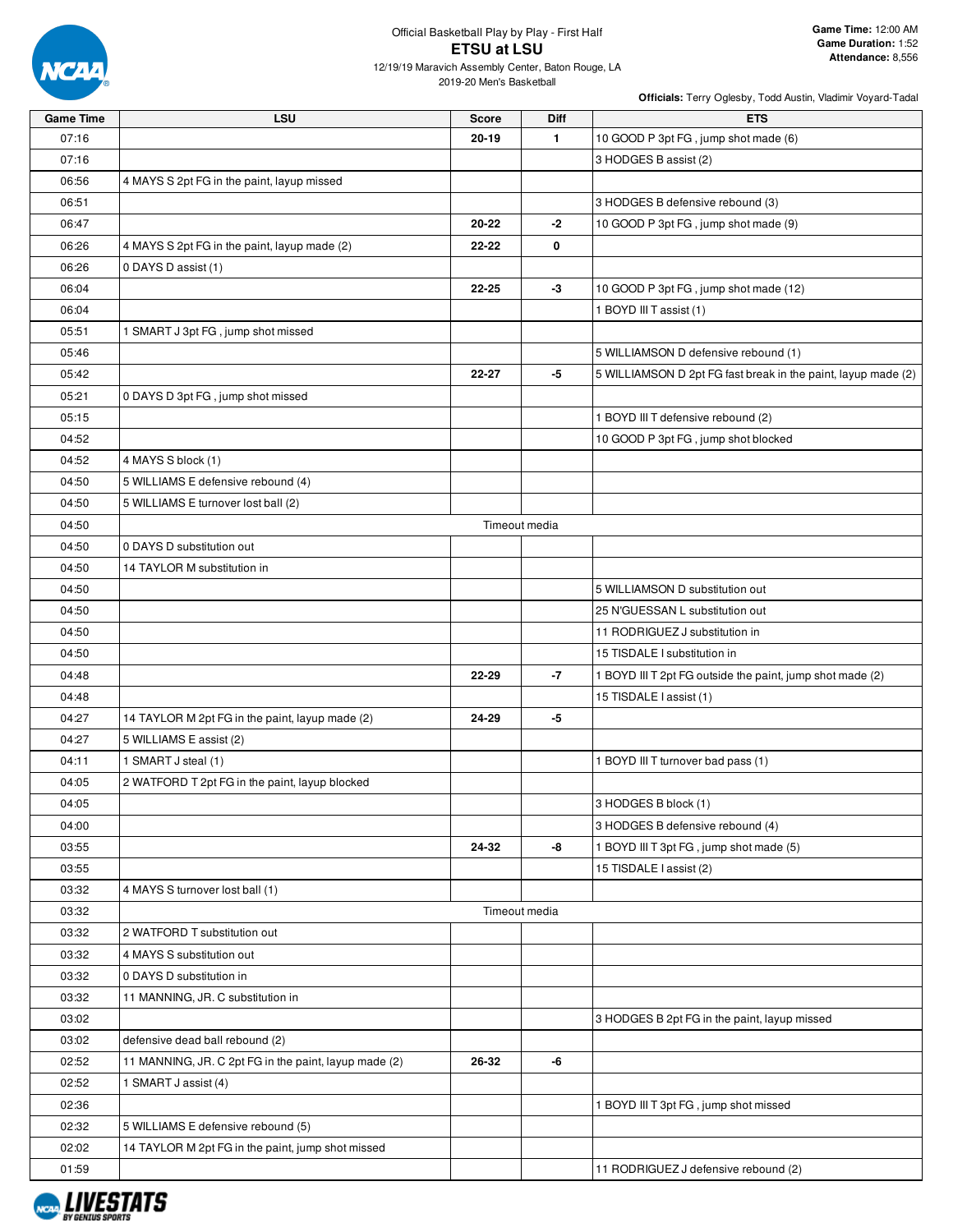

12/19/19 Maravich Assembly Center, Baton Rouge, LA

2019-20 Men's Basketball

| <b>Game Time</b> | LSU                                                 | <b>Score</b>         | <b>Diff</b> | <b>ETS</b>                                              |  |  |  |  |  |
|------------------|-----------------------------------------------------|----------------------|-------------|---------------------------------------------------------|--|--|--|--|--|
| 01:44            |                                                     | 26-34                | -8          | 3 HODGES B 2pt FG in the paint, layup made (4)          |  |  |  |  |  |
| 01:15            | 11 MANNING, JR. C 3pt FG, jump shot made (5)        | 29-34                | -5          |                                                         |  |  |  |  |  |
| 01:15            | 1 SMART J assist (5)                                |                      |             |                                                         |  |  |  |  |  |
| 01:13            |                                                     |                      |             | Timeout 30 Sec                                          |  |  |  |  |  |
| 01:13            | 14 TAYLOR M substitution out                        |                      |             |                                                         |  |  |  |  |  |
| 01:13            | 4 MAYS S substitution in                            |                      |             |                                                         |  |  |  |  |  |
| 01:13            |                                                     |                      |             | 10 GOOD P substitution out                              |  |  |  |  |  |
| 01:13            |                                                     |                      |             | 5 WILLIAMSON D substitution in                          |  |  |  |  |  |
| 00:47            |                                                     | 29-36                | $-7$        | 11 RODRIGUEZ J 2pt FG in the paint, layup made (4)      |  |  |  |  |  |
| 00:30            | 0 DAYS D 2pt FG outside the paint, jump shot missed |                      |             |                                                         |  |  |  |  |  |
| 00:29            | 0 DAYS D offensive rebound (3)                      |                      |             |                                                         |  |  |  |  |  |
| 00:29            | 0 DAYS D turnover lost ball (1)                     |                      |             |                                                         |  |  |  |  |  |
| 00:02            |                                                     | 29-38                | -9          | BOYD III T 2pt FG outside the paint, jump shot made (7) |  |  |  |  |  |
| 00:02            | 1 SMART J foul shooting (2 - 6)                     |                      |             | 1 BOYD III T foul drawn (1)                             |  |  |  |  |  |
| 00:02            |                                                     |                      |             | 1 BOYD III T free throw 1 - 1 missed                    |  |  |  |  |  |
| 00:02            | 0 DAYS D defensive rebound (4)                      |                      |             |                                                         |  |  |  |  |  |
|                  |                                                     | <b>END OF PERIOD</b> |             |                                                         |  |  |  |  |  |
|                  | <b>LSU 29-38 ETS</b>                                |                      |             |                                                         |  |  |  |  |  |

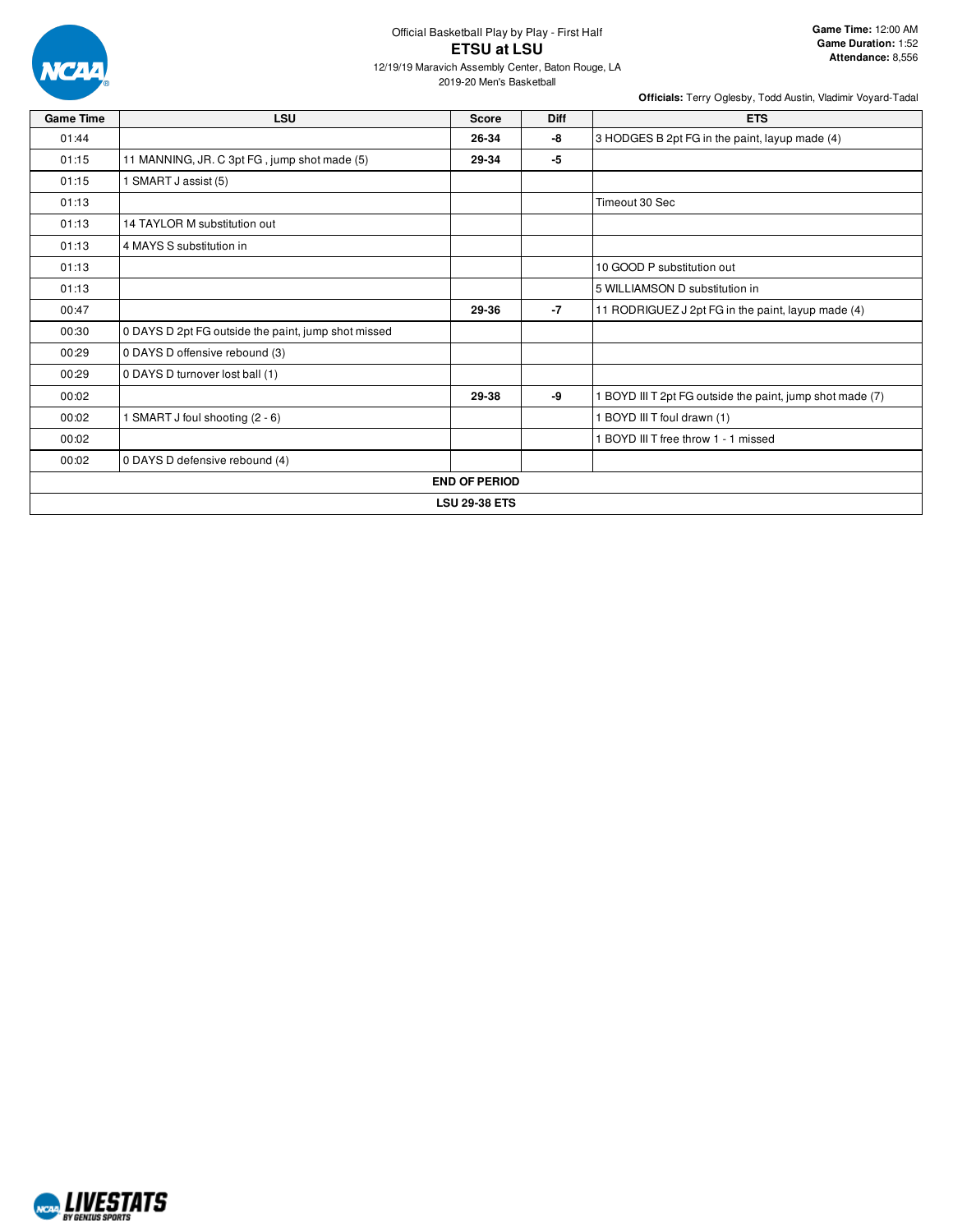

2019-20 Men's Basketball

**Officials:** Terry Oglesby, Todd Austin, Vladimir Voyard-Tadal

|               |                            |       | FG        | 3P       | <b>FT</b> |          |           | <b>Rebounds</b> |           | <b>Fouls</b>   | <b>TP</b> |                |          |          |           |             |      |  | AS TO ST |  |  | <b>Blocks</b> | $+/-$ |
|---------------|----------------------------|-------|-----------|----------|-----------|----------|-----------|-----------------|-----------|----------------|-----------|----------------|----------|----------|-----------|-------------|------|--|----------|--|--|---------------|-------|
|               | NO. Name                   | Min   | M-A       | M-A      | M-A       | OR.      | <b>DR</b> | <b>TOT</b>      | <b>PF</b> | <b>FD</b>      |           |                |          |          | <b>BS</b> | <b>BA</b>   |      |  |          |  |  |               |       |
| 11            | Jeromy Rodriguez<br>F      | 12:58 | $2 - 3$   | $0 - 0$  | $0 - 0$   |          |           | 2               | 0         | $\Omega$       | 4         | 3              |          | 0        | 0         | $\Omega$    | 2    |  |          |  |  |               |       |
| 25            | Lucas N'Guessan<br>C       | 09:30 | $1-3$     | $0 - 0$  | $0-0$     | 2        |           | 3               | $\Omega$  |                | 2         | $\Omega$       |          | 0        | 0         |             | 7    |  |          |  |  |               |       |
| 3             | Bo Hodges<br>G             | 16:38 | $2 - 6$   | $0 - 1$  | $0 - 1$   | 0        | 4         | 4               |           | $\overline{c}$ | 4         | $\overline{2}$ | $\Omega$ | $\Omega$ |           | $\Omega$    | 14   |  |          |  |  |               |       |
| 10            | Patrick Good<br>G          | 13:33 | $4 - 8$   | $4 - 7$  | $0 - 0$   | 2        |           | 3               | 0         | $\Omega$       | 12        |                | 2        |          | 0         |             | 10   |  |          |  |  |               |       |
| 15            | <b>Isaiah Tisdale</b><br>G | 15:11 | 1-5       | $0 - 3$  | $0-0$     | 4        | 0         | 4               |           |                | 2         | 2              |          |          | 0         | $\Omega$    | 4    |  |          |  |  |               |       |
| 21            | Joe Hugley                 | 05:40 | $2 - 3$   | $1-2$    | $0 - 0$   |          | 0         | 1               |           | $\Omega$       | 5         | 0              |          | 0        | $\Omega$  | $\mathbf 0$ | $-2$ |  |          |  |  |               |       |
|               | Tray Boyd III              | 14:16 | $3-6$     | $-2$     | $0 - 1$   |          |           | 2               | 0         |                |           |                |          | 0        | O         |             | 6    |  |          |  |  |               |       |
| 5             | Daivien Williamson         | 09:24 | $1-2$     | $0 - 1$  | $0 - 0$   | $\Omega$ |           | 1               | 0         | $\Omega$       | 2         | $\Omega$       | 0        | $\Omega$ | $\Omega$  |             | 4    |  |          |  |  |               |       |
| 23            | <b>Vonnie Patterson</b>    | 02:50 | $0 - 2$   | $0 - 1$  | $0 - 0$   | $\Omega$ | 0         | $\Omega$        | 0         |                | 0         | 0              |          | 0        | 0         | $\Omega$    |      |  |          |  |  |               |       |
| Team          |                            |       |           |          |           | 0        |           |                 |           |                | $\Omega$  |                |          |          |           |             |      |  |          |  |  |               |       |
| <b>Totals</b> |                            |       | $16 - 38$ | $6 - 17$ | $0 - 2$   | 11       | 10        | 21              | 3         | 6              | 38        | 9              | 5        | 2        |           | 4           | 9    |  |          |  |  |               |       |

|     | <b>Shooting By Period</b> |          |       |  |  |  |  |  |
|-----|---------------------------|----------|-------|--|--|--|--|--|
| 1st | FG%                       | 16-38    | 42.1% |  |  |  |  |  |
|     | 3PT%                      | $6 - 17$ | 35.3% |  |  |  |  |  |
|     | FT%                       | በ-2      | 0%    |  |  |  |  |  |
|     | GM FG%                    | 16-38    | 42.1% |  |  |  |  |  |
|     | 3PT%                      | $6 - 17$ | 35.3% |  |  |  |  |  |
|     | FT%                       | $0 - 2$  | 0.0%  |  |  |  |  |  |

Dead Ball Rebounds: 0, 0

**Technical Fouls:**:NONE

|               |                        |            | FG        | 3P         | FT      |           |           | <b>Rebounds</b> |           | <b>Fouls</b> | <b>TP</b> | <b>AS</b> | <b>TO</b> | <b>ST</b> |           | <b>Blocks</b> | $+/-$ |
|---------------|------------------------|------------|-----------|------------|---------|-----------|-----------|-----------------|-----------|--------------|-----------|-----------|-----------|-----------|-----------|---------------|-------|
|               | NO. Name               | Min        | M-A       | M-A        | M-A     | <b>OR</b> | <b>DR</b> | <b>TOT</b>      | <b>PF</b> | <b>FD</b>    |           |           |           |           | <b>BS</b> | <b>BA</b>     |       |
| 0             | Darius Days            | F<br>15:20 | 1-4       | $0 - 2$    | $0-0$   |           | 3         | 4               |           | 0            | 2         |           |           | 0         | 2         | 0             | $-11$ |
| 2             | <b>Trendon Watford</b> | F<br>13:30 | $2 - 4$   | $0 - 1$    | $1-2$   | $\Omega$  |           |                 |           |              | 5         | 0         |           |           | 0         |               | $-13$ |
| 5.            | <b>Emmitt Williams</b> | 20:00<br>F | $2 - 4$   | $1 - 1$    | $0-0$   |           | 4         | 5               | 0         | $\Omega$     | 5         | 2         | 2         | 0         | 0         | 0             | -9    |
|               | Javonte Smart<br>G     | 19:11      | $3-4$     | $2 - 3$    | $0-0$   | 0         | 3         | 3               | 2         | 2            | 8         | 5         | 3         |           | 0         | 0             | -9    |
| 4             | Skylar Mays<br>G       | 16:52      | 1-6       | $0 - 2$    | $0-0$   | $\Omega$  | $\Omega$  | 0               |           | 0            | 2         |           |           | 0         |           | 0             | $-14$ |
| 11            | Charles Manning, Jr.   | 08:08      | $2 - 2$   | $1 - 1$    | $0 - 0$ | 0         | $\Omega$  | $\mathbf 0$     | 2         | 0            | 5         | 0         | 0         | 0         |           | 0             | 6     |
| 14            | <b>Marlon Taylor</b>   | 06:59      | 1-2       | $0-0$      | $0 - 0$ | 0         |           |                 | $\Omega$  | 0            | 2         | 0         |           | 0         | 0         | n             | 5     |
| Team          |                        |            |           |            |         | 2         | 0         | 2               |           |              | $\Omega$  |           | 0         |           |           |               |       |
| <b>Totals</b> |                        |            | $12 - 26$ | $4-10$ 1-2 |         | 4         | 12        | 16              | 6         | 3            | 29        | 9         | 9         | っ         | 4         |               | -9    |
|               |                        |            |           |            |         |           |           |                 |           |              |           |           |           |           |           |               |       |

|     | <b>Shooting By Period</b> |          |       |  |  |  |  |  |
|-----|---------------------------|----------|-------|--|--|--|--|--|
| 1st | FG%                       | 12-26    | 46.2% |  |  |  |  |  |
|     | 3PT%                      | $4 - 10$ | 40.0% |  |  |  |  |  |
|     | FT%                       | $1-2$    | 50%   |  |  |  |  |  |
|     | GM FG%                    | 12-26    | 46.2% |  |  |  |  |  |
|     | 3PT%                      | $4 - 10$ | 40.0% |  |  |  |  |  |
|     | FT%                       | $1 - 2$  | 50.0% |  |  |  |  |  |

Dead Ball Rebounds: 1, 1

|                                                            | <b>ETS</b> | LSU                               |
|------------------------------------------------------------|------------|-----------------------------------|
| <b>Biggest lead</b>                                        |            | $9(1^{st}0.02)$ 5 $(1^{st}18.55)$ |
| <b>Best Scoring Run</b> $7(1^{st}4:48)$ 7( $1^{st}11:23$ ) |            |                                   |
| Lead Changes                                               |            |                                   |
| <b>Times Tied</b>                                          |            |                                   |
| <b>Time with Lead</b>                                      | 10:22      | 07:56                             |

| <b>Points from</b>   | <b>ETS LSU</b> |    | Perio |
|----------------------|----------------|----|-------|
| <b>Turnovers</b>     | 9              |    |       |
| Paint                | 16             | 12 |       |
| <b>Second Chance</b> | 9              | 2  | F٦    |
| <b>Fast Breaks</b>   | 4              |    | .s    |
| <b>Bench</b>         | 14             |    |       |

**Technical Fouls:**:NONE

| <b>Period by Period Scoring</b> |    |    |  |  |  |  |  |  |
|---------------------------------|----|----|--|--|--|--|--|--|
| TOT<br>1st                      |    |    |  |  |  |  |  |  |
| <b>ETS</b>                      | 38 | 38 |  |  |  |  |  |  |
| LSU                             | 29 | 29 |  |  |  |  |  |  |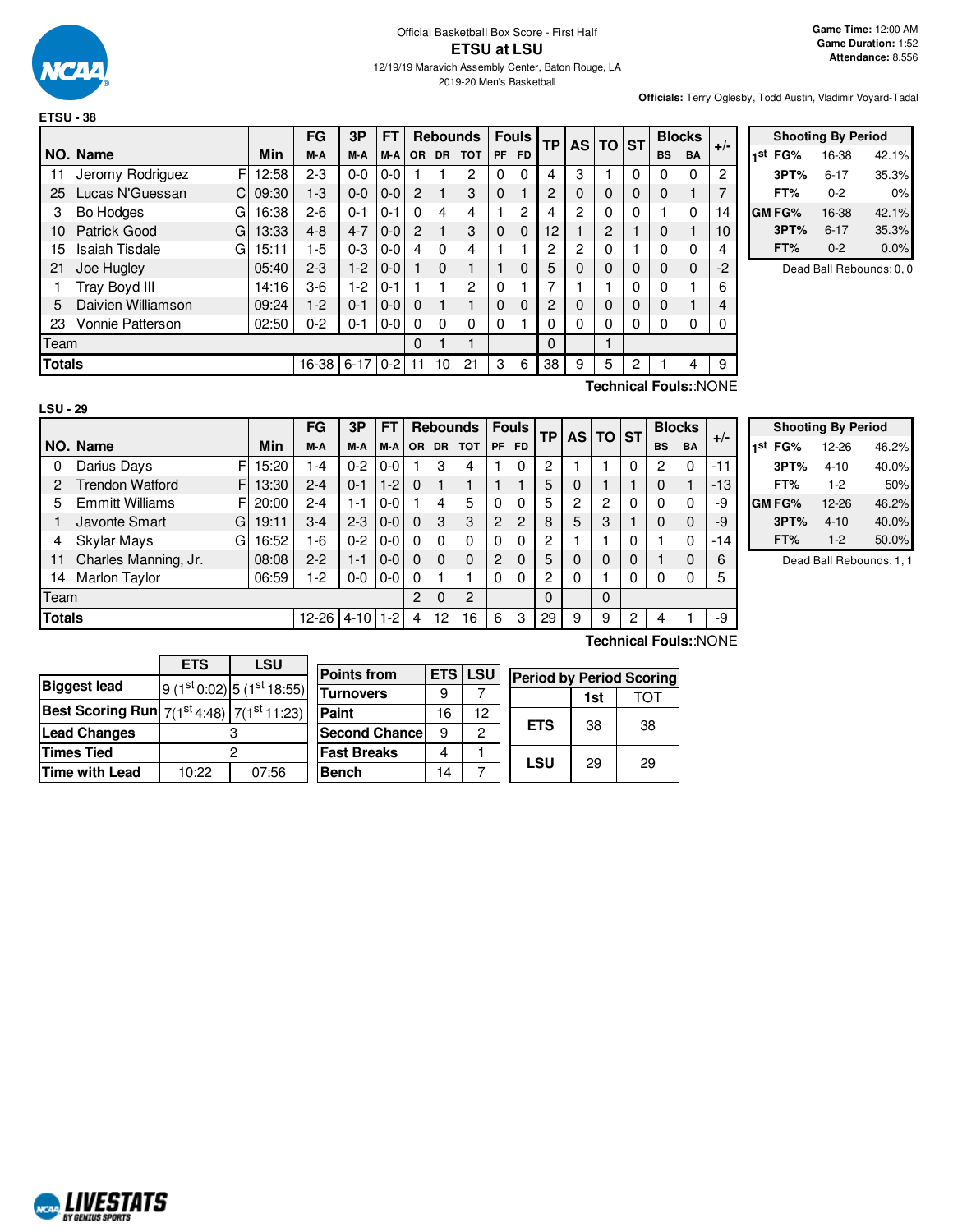

2019-20 Men's Basketball

**Officials:** Terry Oglesby, Todd Austin, Vladimir Voyard-Tadal

### **Period 2**

| <b>Quarter Starters:</b> |                                                    |           |                |               |                                         |                                                               |
|--------------------------|----------------------------------------------------|-----------|----------------|---------------|-----------------------------------------|---------------------------------------------------------------|
| <b>LSU</b>               | 0 Days D                                           | 1 Smart J | 2 Watford T    |               | 4 Mays S                                | 5 Williams E                                                  |
| <b>ETS</b>               | 3 Hodges B                                         | 10 Good P | 11 Rodriguez J |               | 15 Tisdale I                            | 25 N'Guessan L                                                |
| <b>Game Time</b>         | <b>LSU</b>                                         |           | <b>Score</b>   | <b>Diff</b>   |                                         | <b>ETS</b>                                                    |
| 20:00                    | 11 MANNING, JR. C substitution out                 |           |                |               |                                         |                                                               |
| 20:00                    | 2 WATFORD T substitution in                        |           |                |               |                                         |                                                               |
| 20:00                    |                                                    |           |                |               | 1 BOYD III T substitution out           |                                                               |
| 20:00                    |                                                    |           |                |               | 5 WILLIAMSON D substitution out         |                                                               |
| 20:00                    |                                                    |           |                |               | 10 GOOD P substitution in               |                                                               |
| 20:00                    |                                                    |           |                |               | 25 N'GUESSAN L substitution in          |                                                               |
| 19:39                    | 5 WILLIAMS E turnover bad pass (3)                 |           |                |               | 15 TISDALE I steal (2)                  |                                                               |
| 19:16                    |                                                    |           |                |               |                                         | 15 TISDALE I 2pt FG in the paint, jump shot missed            |
| 19:13                    | 5 WILLIAMS E defensive rebound (6)                 |           |                |               |                                         |                                                               |
| 19:02                    | 5 WILLIAMS E 2pt FG in the paint, dunk, made (7)   |           | 31-38          | -7            |                                         |                                                               |
| 19:02<br>18:46           | 0 DAYS D assist (2)                                |           | 31-40          | -9            |                                         |                                                               |
| 18:20                    | 2 WATFORD T 2pt FG in the paint, dunk, made (7)    |           | 33-40          | -7            |                                         | 3 HODGES B 2pt FG in the paint, layup made (6)                |
| 18:20                    | 4 MAYS S assist (2)                                |           |                |               |                                         |                                                               |
| 17:51                    | 0 DAYS D steal (1)                                 |           |                |               | 25 N'GUESSAN L turnover lost ball (1)   |                                                               |
| 17:50                    | 4 MAYS S turnover lost ball (2)                    |           |                |               |                                         |                                                               |
| 17:30                    |                                                    |           |                |               |                                         | 3 HODGES B 2pt FG outside the paint, jump shot blocked        |
| 17:30                    | 5 WILLIAMS E block (1)                             |           |                |               |                                         |                                                               |
| 17:30                    |                                                    |           |                |               | 3 HODGES B offensive rebound (5)        |                                                               |
| 17:30                    |                                                    |           | 33-42          | -9            |                                         | 10 GOOD P 2pt FG in the paint, jump shot made (14)            |
| 17:14                    | 5 WILLIAMS E 2pt FG in the paint, jump shot missed |           |                |               |                                         |                                                               |
| 17:11                    |                                                    |           |                |               | 25 N'GUESSAN L defensive rebound (4)    |                                                               |
| 17:05                    | 5 WILLIAMS E foul drawn (1)                        |           |                |               | 25 N'GUESSAN L foul offensive (1 - 1)   |                                                               |
| 17:05                    |                                                    |           |                |               | 25 N'GUESSAN L turnover offensive (2)   |                                                               |
| 17:05                    |                                                    |           |                |               | 25 N'GUESSAN L substitution out         |                                                               |
| 17:05                    |                                                    |           |                |               | 21 HUGLEY J substitution in             |                                                               |
| 16:45                    | 1 SMART J 3pt FG, jump shot missed                 |           |                |               |                                         |                                                               |
| 16:41                    |                                                    |           |                |               | 3 HODGES B defensive rebound (6)        |                                                               |
| 16:19                    |                                                    |           | 33-44          | $-11$         |                                         | 11 RODRIGUEZ J 2pt FG in the paint, jump shot made (6)        |
| 16:19                    |                                                    |           |                |               | 3 HODGES B assist (3)                   |                                                               |
| 15:48                    | 5 WILLIAMS E turnover lost ball (4)                |           |                |               | 15 TISDALE I steal (3)                  |                                                               |
| 15:40                    |                                                    |           | 33-46          | $-13$         |                                         | 11 RODRIGUEZ J 2pt FG fast break in the paint, dunk, made (8) |
| 15:40                    |                                                    |           |                |               | 3 HODGES B assist (4)                   |                                                               |
| 15:37                    | Timeout 30 Sec                                     |           |                |               |                                         |                                                               |
| 15:37                    | 5 WILLIAMS E substitution out                      |           |                |               |                                         |                                                               |
| 15:37                    | 11 MANNING, JR. C substitution in                  |           |                |               |                                         |                                                               |
| 15:23                    | 0 DAYS D 3pt FG, jump shot missed                  |           |                |               |                                         |                                                               |
| 15:18                    |                                                    |           |                |               | 3 HODGES B defensive rebound (7)        |                                                               |
| 15:04                    |                                                    |           | 33-49          | $-16$         | 15 TISDALE I 3pt FG, jump shot made (5) |                                                               |
| 15:04                    |                                                    |           |                |               | 3 HODGES B assist (5)                   |                                                               |
| 14:44                    | 0 DAYS D foul drawn (1)                            |           |                |               | 21 HUGLEY J foul shooting (2 - 2)       |                                                               |
| 14:44                    |                                                    |           |                | Timeout media |                                         |                                                               |
| 14:44                    |                                                    |           |                |               | 10 GOOD P substitution out              |                                                               |

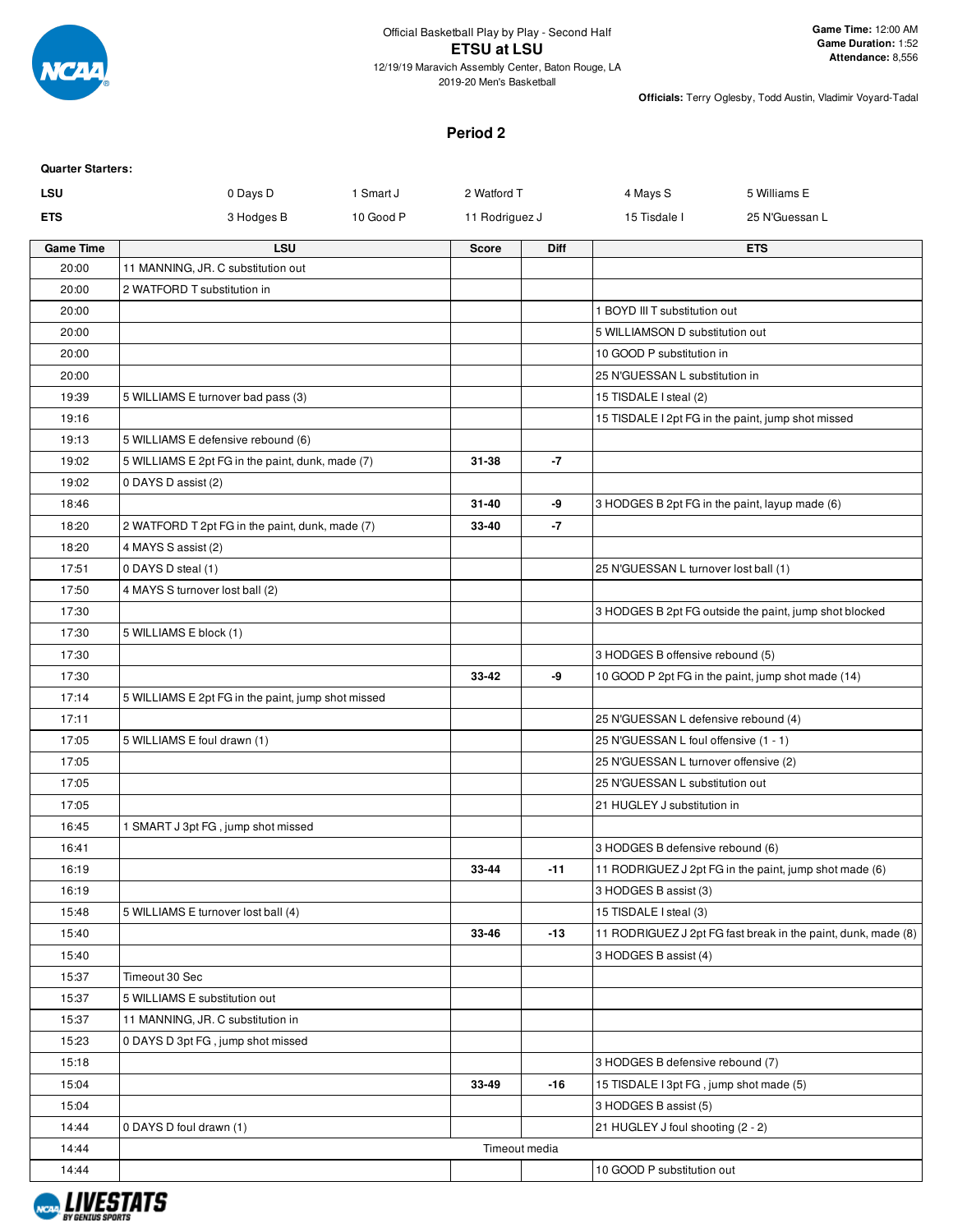

12/19/19 Maravich Assembly Center, Baton Rouge, LA 2019-20 Men's Basketball

| <b>Game Time</b> | <b>LSU</b>                                                   | <b>Score</b> | <b>Diff</b> | <b>ETS</b>                                             |
|------------------|--------------------------------------------------------------|--------------|-------------|--------------------------------------------------------|
| 14:44            |                                                              |              |             | 1 BOYD III T substitution in                           |
| 14:44            | 0 DAYS D free throw 1 - 2 made (3)                           | 34-49        | $-15$       |                                                        |
| 14:44            | 0 DAYS D free throw 2 - 2 made (4)                           | 35-49        | -14         |                                                        |
| 14:30            |                                                              | 35-51        | $-16$       | 21 HUGLEY J 2pt FG in the paint, layup made (7)        |
| 14:30            |                                                              |              |             | 11 RODRIGUEZ J assist (4)                              |
| 14:09            | 11 MANNING, JR. C 2pt FG in the paint, layup missed          |              |             |                                                        |
| 14:02            | 11 MANNING, JR. C offensive rebound (1)                      |              |             |                                                        |
| 14:02            | 11 MANNING, JR. C 2pt FG in the paint, layup made (7)        | $37 - 51$    | $-14$       |                                                        |
| 13:58            | 0 DAYS D foul personal (2 - 1)                               |              |             | 21 HUGLEY J foul drawn (1)                             |
| 13:58            | 0 DAYS D substitution out                                    |              |             |                                                        |
| 13:58            | 5 WILLIAMS E substitution in                                 |              |             |                                                        |
| 13:44            |                                                              |              |             | 21 HUGLEY J 2pt FG outside the paint, jump shot missed |
| 13:39            |                                                              |              |             | 11 RODRIGUEZ J offensive rebound (3)                   |
| 13:39            |                                                              |              |             | 11 RODRIGUEZ J 2pt FG in the paint, layup missed       |
| 13:38            |                                                              |              |             | 3 HODGES B offensive rebound (8)                       |
| 13:35            |                                                              |              |             | 15 TISDALE I 3pt FG, jump shot missed                  |
| 13:32            | 2 WATFORD T defensive rebound (2)                            |              |             |                                                        |
| 13:22            | 4 MAYS S turnover lost ball (3)                              |              |             | 3 HODGES B steal (1)                                   |
| 13:01            |                                                              | 37-53        | -16         | 3 HODGES B 2pt FG in the paint, layup made (8)         |
| 12:41            | 11 MANNING, JR. C 2pt FG outside the paint, jump shot missed |              |             |                                                        |
| 12:36            |                                                              |              |             | 15 TISDALE I defensive rebound (5)                     |
| 12:30            | 1 SMART J foul personal (3 - 2)                              |              |             | 15 TISDALE I foul drawn (2)                            |
| 12:30            | 1 SMART J substitution out                                   |              |             |                                                        |
| 12:30            | 10 BISHOP J substitution in                                  |              |             |                                                        |
| 12:30            |                                                              |              |             | 15 TISDALE I substitution out                          |
| 12:30            |                                                              |              |             | 21 HUGLEY J substitution out                           |
| 12:30            |                                                              |              |             | 5 WILLIAMSON D substitution in                         |
| 12:30            |                                                              |              |             | 25 N'GUESSAN L substitution in                         |
| 12:21            |                                                              |              |             | 1 BOYD III T 3pt FG, jump shot missed                  |
| 12:18            | 5 WILLIAMS E defensive rebound (7)                           |              |             |                                                        |
| 12:11            | 4 MAYS S 2pt FG in the paint, jump shot blocked              |              |             |                                                        |
| 12:11            |                                                              |              |             | 25 N'GUESSAN L block (1)                               |
| 12:11            | offensive rebound (21)                                       |              |             |                                                        |
| 12:11            |                                                              |              |             | 1 BOYD III T substitution out                          |
| 12:11            |                                                              |              |             | 10 GOOD P substitution in                              |
| 11:57            | 10 BISHOP J 3pt FG, jump shot missed                         |              |             |                                                        |
| 11:53            |                                                              |              |             | 11 RODRIGUEZ J defensive rebound (4)                   |
| 11:40            |                                                              |              |             | 10 GOOD P 2pt FG outside the paint, jump shot missed   |
| 11:35            |                                                              |              |             | 10 GOOD P offensive rebound (4)                        |
| 11:30            |                                                              |              |             | 11 RODRIGUEZ J 2pt FG in the paint, layup blocked      |
| 11:30            | 2 WATFORD T block (1)                                        |              |             |                                                        |
| 11:26            |                                                              |              |             | 11 RODRIGUEZ J offensive rebound (5)                   |
| 11:24            |                                                              |              |             | 5 WILLIAMSON D 3pt FG, jump shot missed                |
| 11:22            |                                                              |              |             | 3 HODGES B offensive rebound (9)                       |
| 11:20            |                                                              | 37-55        | -18         | 3 HODGES B 2pt FG in the paint, jump shot made (10)    |
| 10:54            | 4 MAYS S 3pt FG, jump shot missed                            |              |             |                                                        |
| 10:51            |                                                              |              |             | 11 RODRIGUEZ J defensive rebound (6)                   |
| 10:36            |                                                              | 37-57        | -20         | 25 N'GUESSAN L 2pt FG in the paint, dunk, made (4)     |
| 10:36            |                                                              |              |             | 11 RODRIGUEZ J assist (5)                              |
|                  |                                                              |              |             |                                                        |

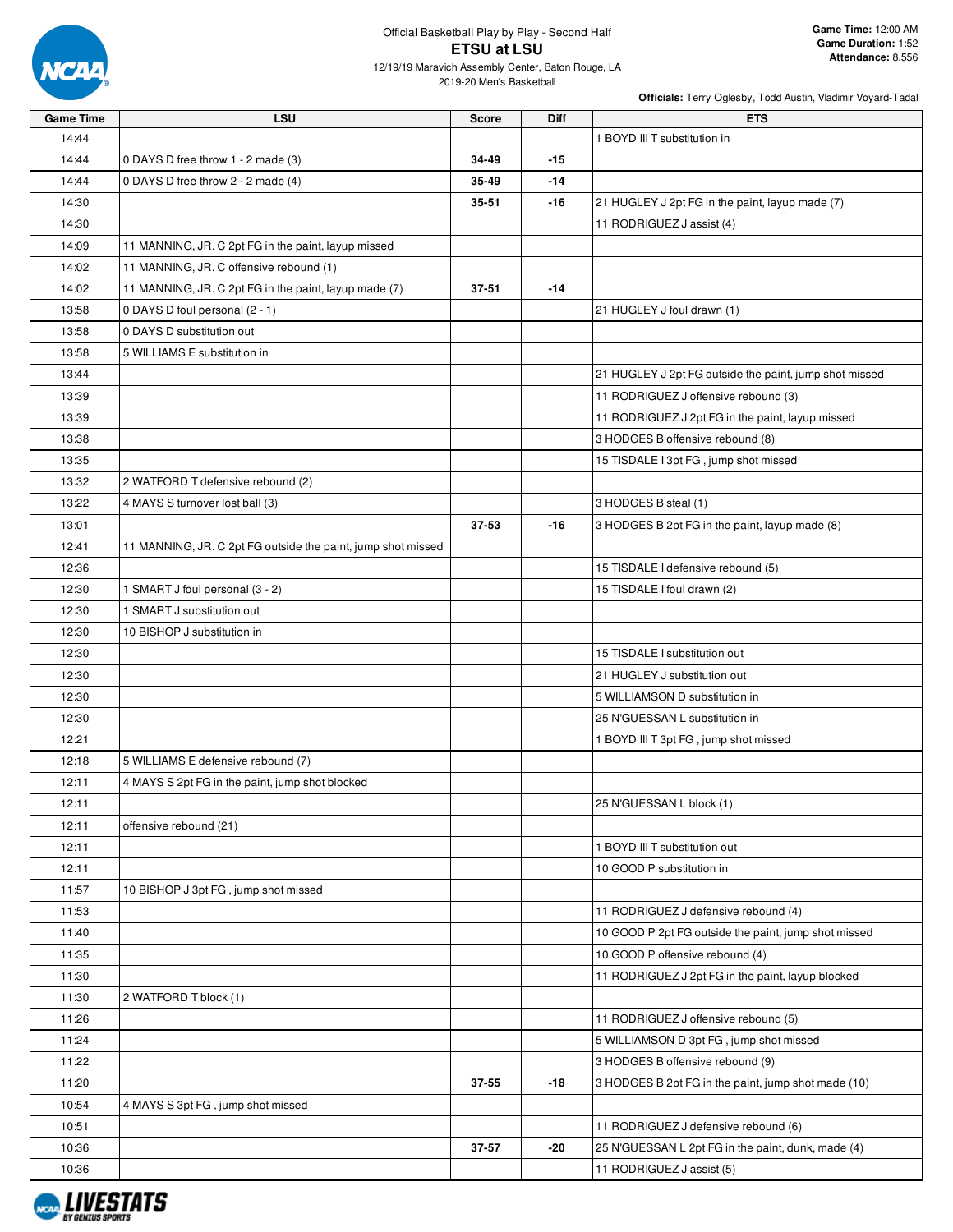

12/19/19 Maravich Assembly Center, Baton Rouge, LA 2019-20 Men's Basketball

| <b>Game Time</b> | <b>LSU</b>                                                | <b>Score</b> | <b>Diff</b>   | <b>ETS</b>                                                  |
|------------------|-----------------------------------------------------------|--------------|---------------|-------------------------------------------------------------|
| 10:35            | Timeout 30 Sec                                            |              |               |                                                             |
| 10:35            | 2 WATFORD T substitution out                              |              |               |                                                             |
| 10:35            | 15 HYATT A substitution in                                |              |               |                                                             |
| 10:35            |                                                           |              |               | 3 HODGES B substitution out                                 |
| 10:35            |                                                           |              |               | 15 TISDALE I substitution in                                |
| 10:23            | 4 MAYS S 2pt FG outside the paint, jump shot missed       |              |               |                                                             |
| 10:22            |                                                           |              |               | 11 RODRIGUEZ J defensive rebound (7)                        |
| 10:22            | 5 WILLIAMS E foul personal (1 - 3)                        |              |               | 11 RODRIGUEZ J foul drawn (1)                               |
| 10:22            | 4 MAYS S substitution out                                 |              |               |                                                             |
| 10:22            | 1 SMART J substitution in                                 |              |               |                                                             |
| 09:51            |                                                           | 37-59        | $-22$         | 11 RODRIGUEZ J 2pt FG in the paint, layup made (10)         |
| 09:21            | 10 BISHOP J 3pt FG, jump shot made (3)                    | 40-59        | -19           |                                                             |
| 09:21            | 1 SMART J assist (6)                                      |              |               |                                                             |
| 08:53            |                                                           | 40-61        | -21           | 5 WILLIAMSON D 2pt FG outside the paint, jump shot made (4) |
| 08:42            | 5 WILLIAMS E 2pt FG in the paint, dunk, made (9)          | 42-61        | -19           |                                                             |
| 08:42            | 1 SMART J assist (7)                                      |              |               |                                                             |
| 08:27            |                                                           | 42-64        | -22           | 10 GOOD P 3pt FG, jump shot made (17)                       |
| 08:06            | 10 BISHOP J foul drawn (1)                                |              |               | 25 N'GUESSAN L foul shooting (2 - 3)                        |
| 08:06            | 10 BISHOP J free throw 1 - 2 missed                       |              |               |                                                             |
| 08:06            | offensive dead ball rebound (3)                           |              |               |                                                             |
| 08:06            | 5 WILLIAMS E substitution out                             |              |               |                                                             |
| 08:06            | 0 DAYS D substitution in                                  |              |               |                                                             |
| 08:06            |                                                           |              |               | 10 GOOD P substitution out                                  |
| 08:06            |                                                           |              |               | 1 BOYD III T substitution in                                |
| 08:06            |                                                           |              |               | 15 TISDALE I substitution out                               |
| 08:06            |                                                           |              |               | 3 HODGES B substitution in                                  |
| 08:06            | 10 BISHOP J free throw 2 - 2 made (4)                     | 43-64        | -21           |                                                             |
| 07:48            |                                                           |              |               | 1 BOYD III T 3pt FG, jump shot missed                       |
| 07:45            | defensive rebound (22)                                    |              |               |                                                             |
| 07:45            |                                                           |              | Timeout media |                                                             |
| 07:45            |                                                           |              |               | 11 RODRIGUEZ J substitution out                             |
| 07:45            |                                                           |              |               | 10 GOOD P substitution in                                   |
| 07:32            | 10 BISHOP J 3pt FG, jump shot missed                      |              |               |                                                             |
| 07:28            |                                                           |              |               | 5 WILLIAMSON D defensive rebound (2)                        |
| 07:14            | 15 HYATT A steal (1)                                      |              |               | 10 GOOD P turnover bad pass (3)                             |
| 07:09            | 15 HYATT A 2pt FG fast break in the paint, layup made (2) | 45-64        | -19           |                                                             |
| 06:45            |                                                           | 45-66        | -21           | 3 HODGES B 2pt FG in the paint, layup made (12)             |
| 06:37            | 15 HYATT A 3pt FG, jump shot missed                       |              |               |                                                             |
| 06:33            |                                                           |              |               | 5 WILLIAMSON D defensive rebound (3)                        |
| 06:21            |                                                           | 45-68        | -23           | 1 BOYD III T 2pt FG in the paint, layup made (9)            |
| 06:02            | 10 BISHOP J foul drawn (2)                                |              |               | 5 WILLIAMSON D foul personal (1 - 4)                        |
| 06:02            | 10 BISHOP J substitution out                              |              |               |                                                             |
| 06:02            | 11 MANNING, JR. C substitution out                        |              |               |                                                             |
| 06:02            | 15 HYATT A substitution out                               |              |               |                                                             |
| 06:02            | 2 WATFORD T substitution in                               |              |               |                                                             |
| 06:02            | 4 MAYS S substitution in                                  |              |               |                                                             |
| 06:02            | 5 WILLIAMS E substitution in                              |              |               |                                                             |
| 06:02            |                                                           |              |               | 25 N'GUESSAN L substitution out                             |
| 06:02            |                                                           |              |               | 11 RODRIGUEZ J substitution in                              |

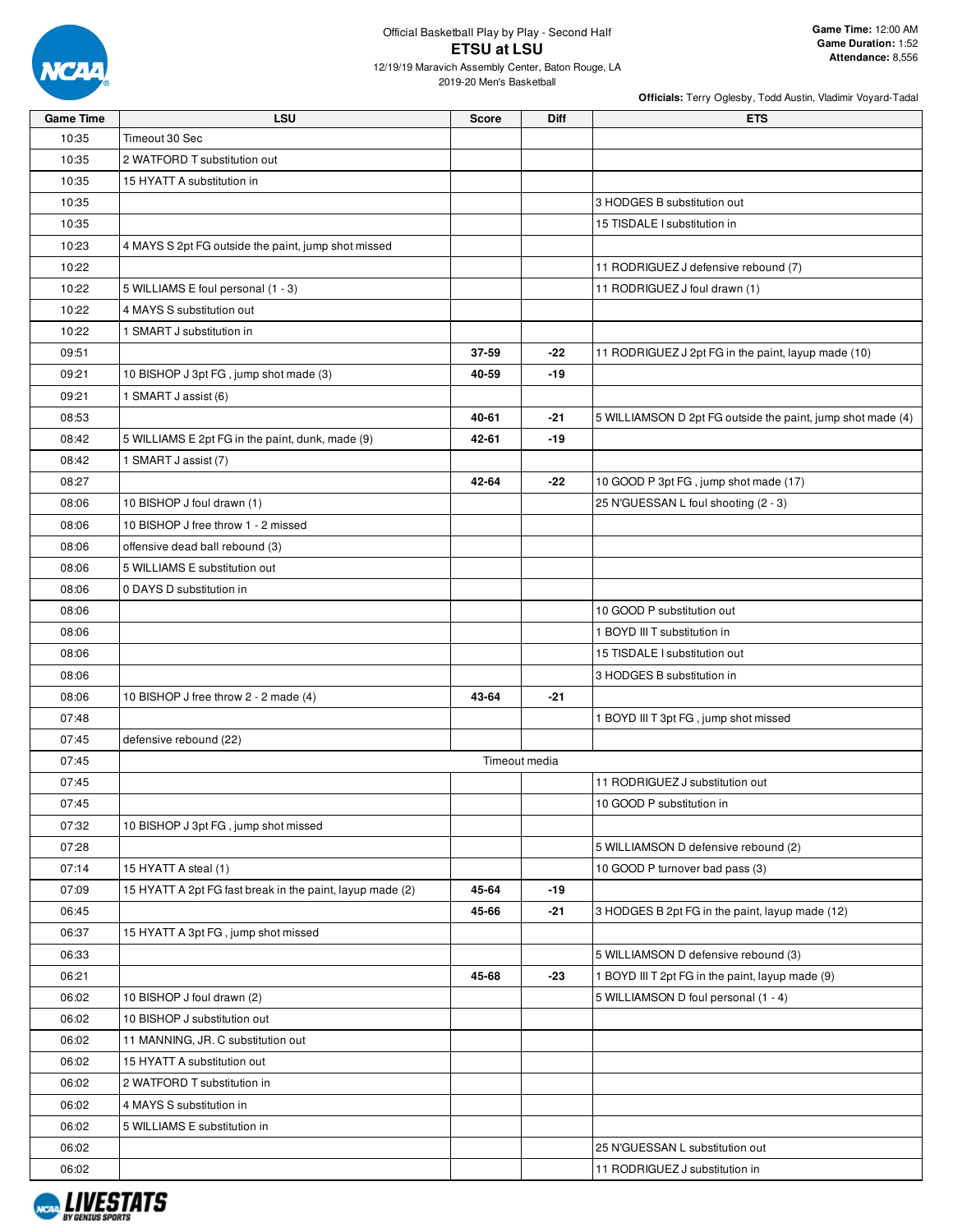

12/19/19 Maravich Assembly Center, Baton Rouge, LA 2019-20 Men's Basketball

| <b>Game Time</b> | <b>LSU</b>                                            | <b>Score</b>  | Diff  | <b>ETS</b>                                              |
|------------------|-------------------------------------------------------|---------------|-------|---------------------------------------------------------|
| 06:02            | 4 MAYS S 2pt FG in the paint, layup made (4)          | 47-68         | -21   |                                                         |
| 06:02            |                                                       |               |       | 5 WILLIAMSON D substitution out                         |
| 06:02            |                                                       |               |       | 15 TISDALE I substitution in                            |
| 05:23            |                                                       |               |       | 1 BOYD III T 2pt FG outside the paint, jump shot missed |
| 05:19            | 2 WATFORD T defensive rebound (3)                     |               |       |                                                         |
| 04:55            | 4 MAYS S 2pt FG in the paint, layup made (6)          | 49-68         | $-19$ |                                                         |
| 04:55            | 2 WATFORD T assist (1)                                |               |       |                                                         |
| 04:55            | 4 MAYS S foul drawn (1)                               |               |       | 11 RODRIGUEZ J foul shooting (1 - 5)                    |
| 04:55            | 4 MAYS S free throw 1 - 1 made (7)                    | 50-68         | $-18$ |                                                         |
| 04:41            | 4 MAYS S steal (1)                                    |               |       | 3 HODGES B turnover lost ball (1)                       |
| 04:40            | 1 SMART J turnover travel (4)                         |               |       |                                                         |
| 04:10            |                                                       |               |       | 15 TISDALE I 3pt FG, jump shot missed                   |
| 04:07            | defensive rebound (24)                                |               |       |                                                         |
| 03:54            | 4 MAYS S 3pt FG, jump shot missed                     |               |       |                                                         |
| 03:49            | 5 WILLIAMS E offensive rebound (8)                    |               |       |                                                         |
| 03:49            | 5 WILLIAMS E 2pt FG in the paint, layup made (11)     | 52-68         | $-16$ |                                                         |
| 03:39            |                                                       |               |       | 1 BOYD III T 3pt FG, jump shot missed                   |
| 03:35            |                                                       |               |       | 11 RODRIGUEZ J offensive rebound (8)                    |
| 03:30            |                                                       |               |       | 1 BOYD III T 2pt FG in the paint, jump shot missed      |
| 03:21            | 5 WILLIAMS E defensive rebound (9)                    |               |       |                                                         |
| 03:18            | 4 MAYS S 3pt FG, jump shot missed                     |               |       |                                                         |
| 03:13            |                                                       |               |       | 15 TISDALE I defensive rebound (6)                      |
| 03:03            |                                                       | Timeout media |       |                                                         |
| 03:03            |                                                       |               |       | 1 BOYD III T substitution out                           |
| 03:03            |                                                       |               |       | 5 WILLIAMSON D substitution in                          |
| 02:47            |                                                       |               |       | turnover shot clock (10)                                |
| 02:36            | 4 MAYS S 3pt FG, jump shot made (10)                  | 55-68         | $-13$ |                                                         |
| 02:13            |                                                       |               |       | 10 GOOD P 3pt FG, jump shot missed                      |
| 02:09            |                                                       |               |       | 11 RODRIGUEZ J offensive rebound (9)                    |
| 02:07            |                                                       | 55-70         | $-15$ | 11 RODRIGUEZ J 2pt FG in the paint, layup made (12)     |
| 02:00            | 4 MAYS S foul drawn (2)                               |               |       | 10 GOOD P foul personal (1 - 6)                         |
| 01:56            | 5 WILLIAMS E 2pt FG in the paint, jump shot made (13) | 57-70         | -13   |                                                         |
| 01:56            | 5 WILLIAMS E foul drawn (2)                           |               |       | 3 HODGES B foul shooting (2 - 7)                        |
| 01:56            | 0 DAYS D substitution out                             |               |       |                                                         |
| 01:56            | 11 MANNING, JR. C substitution in                     |               |       |                                                         |
| 01:56            | 5 WILLIAMS E free throw 1 - 1 made (14)               | 58-70         | $-12$ |                                                         |
| 01:30            | 5 WILLIAMS E foul shooting (2 - 4)                    |               |       | 3 HODGES B foul drawn (3)                               |
| 01:30            |                                                       | 58-71         | $-13$ | 3 HODGES B free throw 1 - 2 made (13)                   |
| 01:30            | 2 WATFORD T substitution out                          |               |       |                                                         |
| 01:30            | 0 DAYS D substitution in                              |               |       |                                                         |
| 01:29            |                                                       |               |       | 3 HODGES B free throw 2 - 2 missed                      |
| 01:27            | 5 WILLIAMS E defensive rebound (10)                   |               |       |                                                         |
| 01:21            | 4 MAYS S 3pt FG, jump shot made (13)                  | 61-71         | $-10$ |                                                         |
| 01:21            | Timeout 60 Sec                                        |               |       |                                                         |
| 01:21            |                                                       |               |       | 5 WILLIAMSON D substitution out                         |
| 01:21            |                                                       |               |       | 1 BOYD III T substitution in                            |
| 01:05            | 11 MANNING, JR. C foul personal (3 - 5)               |               |       | 3 HODGES B foul drawn (4)                               |
| 01:03            | 1 SMART J foul personal (4 - 6)                       |               |       | 10 GOOD P foul drawn (1)                                |
| 01:03            | 1 SMART J substitution out                            |               |       |                                                         |

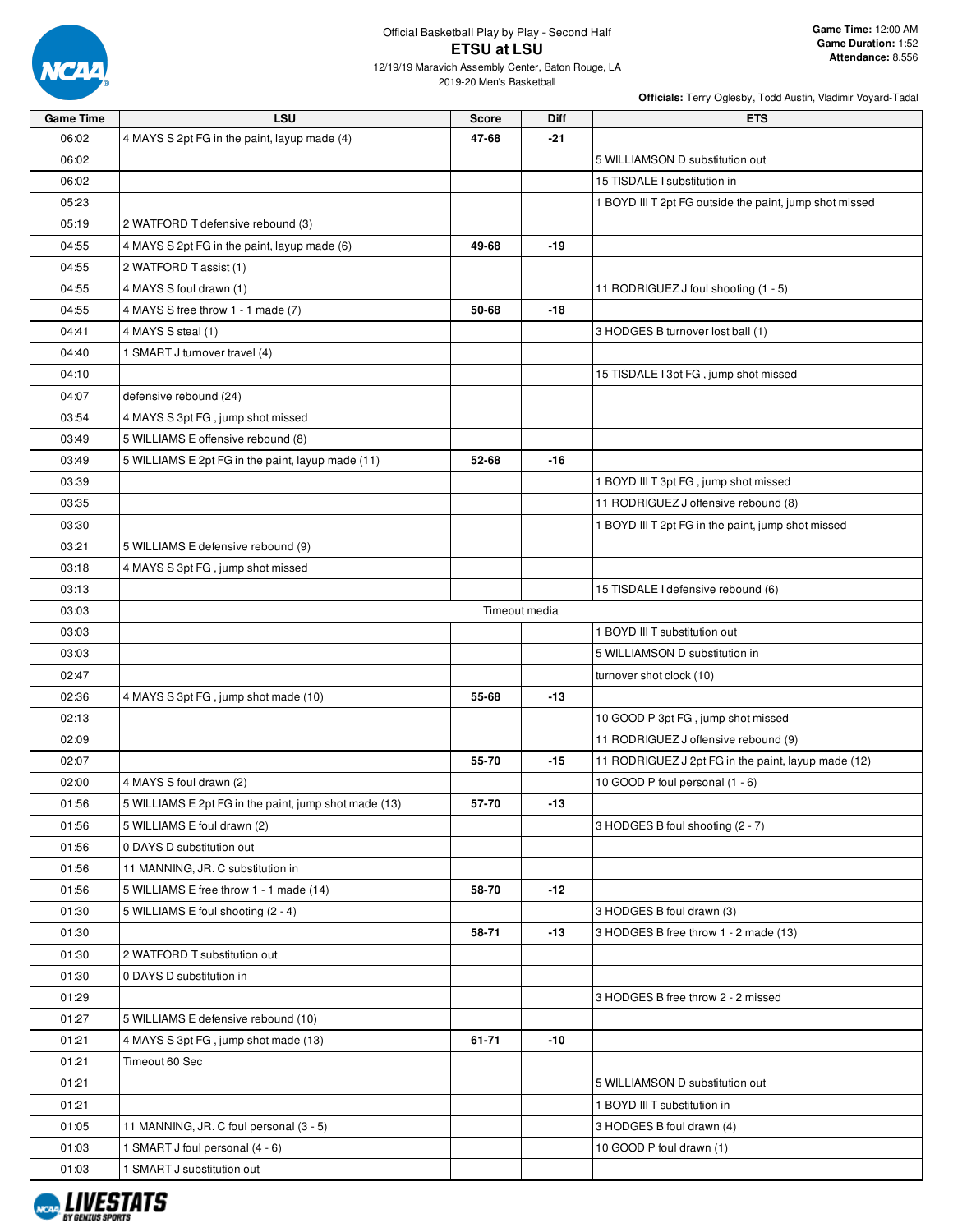

12/19/19 Maravich Assembly Center, Baton Rouge, LA 2019-20 Men's Basketball

| <b>Game Time</b> | LSU                                               | <b>Score</b>       | Diff  | <b>ETS</b>                             |  |  |  |  |  |
|------------------|---------------------------------------------------|--------------------|-------|----------------------------------------|--|--|--|--|--|
| 01:03            | 10 BISHOP J substitution in                       |                    |       |                                        |  |  |  |  |  |
| 01:03            |                                                   |                    |       | 11 RODRIGUEZ J substitution out        |  |  |  |  |  |
| 01:03            |                                                   |                    |       | 5 WILLIAMSON D substitution in         |  |  |  |  |  |
| 00:54            | 10 BISHOP J foul personal (1 - 7)                 |                    |       | 10 GOOD P foul drawn (2)               |  |  |  |  |  |
| 00:54            | 10 BISHOP J substitution out                      |                    |       |                                        |  |  |  |  |  |
| 00:54            | 1 SMART J substitution in                         |                    |       |                                        |  |  |  |  |  |
| 00:54            |                                                   |                    |       | 5 WILLIAMSON D substitution out        |  |  |  |  |  |
| 00:54            |                                                   |                    |       | 11 RODRIGUEZ J substitution in         |  |  |  |  |  |
| 00:54            |                                                   | 61-72              | $-11$ | 10 GOOD P 1&1 free throw 1 made (18)   |  |  |  |  |  |
| 00:54            |                                                   | 61-73              | $-12$ | 10 GOOD P 1&1 free throw 2 made (19)   |  |  |  |  |  |
| 00:54            |                                                   |                    |       | 10 GOOD P substitution out             |  |  |  |  |  |
| 00:54            |                                                   |                    |       | 23 PATTERSON V substitution in         |  |  |  |  |  |
| 00:49            | 11 MANNING, JR. C turnover lost ball (1)          |                    |       |                                        |  |  |  |  |  |
| 00:49            |                                                   |                    |       | 11 RODRIGUEZ J substitution out        |  |  |  |  |  |
| 00:49            |                                                   |                    |       | 23 PATTERSON V substitution out        |  |  |  |  |  |
| 00:49            |                                                   |                    |       | 5 WILLIAMSON D substitution in         |  |  |  |  |  |
| 00:49            |                                                   |                    |       | 10 GOOD P substitution in              |  |  |  |  |  |
| 00:49            | 1 SMART J substitution out                        |                    |       |                                        |  |  |  |  |  |
| 00:49            | 10 BISHOP J substitution in                       |                    |       |                                        |  |  |  |  |  |
| 00:48            | 11 MANNING, JR. C foul personal (4 - 8)           |                    |       | 15 TISDALE I foul drawn (3)            |  |  |  |  |  |
| 00:48            | 10 BISHOP J substitution out                      |                    |       |                                        |  |  |  |  |  |
| 00:48            | 1 SMART J substitution in                         |                    |       |                                        |  |  |  |  |  |
| 00:48            |                                                   |                    |       | 5 WILLIAMSON D substitution out        |  |  |  |  |  |
| 00:48            |                                                   |                    |       | 10 GOOD P substitution out             |  |  |  |  |  |
| 00:48            |                                                   |                    |       | 11 RODRIGUEZ J substitution in         |  |  |  |  |  |
| 00:48            |                                                   |                    |       | 23 PATTERSON V substitution in         |  |  |  |  |  |
| 00:48            |                                                   | 61-74              | $-13$ | 15 TISDALE I 1&1 free throw 1 made (6) |  |  |  |  |  |
| 00:47            |                                                   |                    |       | 15 TISDALE I 1&1 free throw 2 missed   |  |  |  |  |  |
| 00:45            | 0 DAYS D defensive rebound (5)                    |                    |       |                                        |  |  |  |  |  |
| 00:40            | 1 SMART J 3pt FG, jump shot missed                |                    |       |                                        |  |  |  |  |  |
| 00:36            |                                                   |                    |       | 11 RODRIGUEZ J defensive rebound (10)  |  |  |  |  |  |
| 00:36            | 5 WILLIAMS E foul personal (3 - 9)                |                    |       | 11 RODRIGUEZ J foul drawn (2)          |  |  |  |  |  |
| 00:35            |                                                   |                    |       | 11 RODRIGUEZ J 1&1 free throw 1 missed |  |  |  |  |  |
| 00:33            | 5 WILLIAMS E defensive rebound (11)               |                    |       |                                        |  |  |  |  |  |
| 00:19            | 5 WILLIAMS E 2pt FG in the paint, dunk, made (16) | 63-74              | $-11$ |                                        |  |  |  |  |  |
|                  |                                                   | <b>END OF GAME</b> |       |                                        |  |  |  |  |  |
|                  | <b>LSU 63-74 ETS</b>                              |                    |       |                                        |  |  |  |  |  |

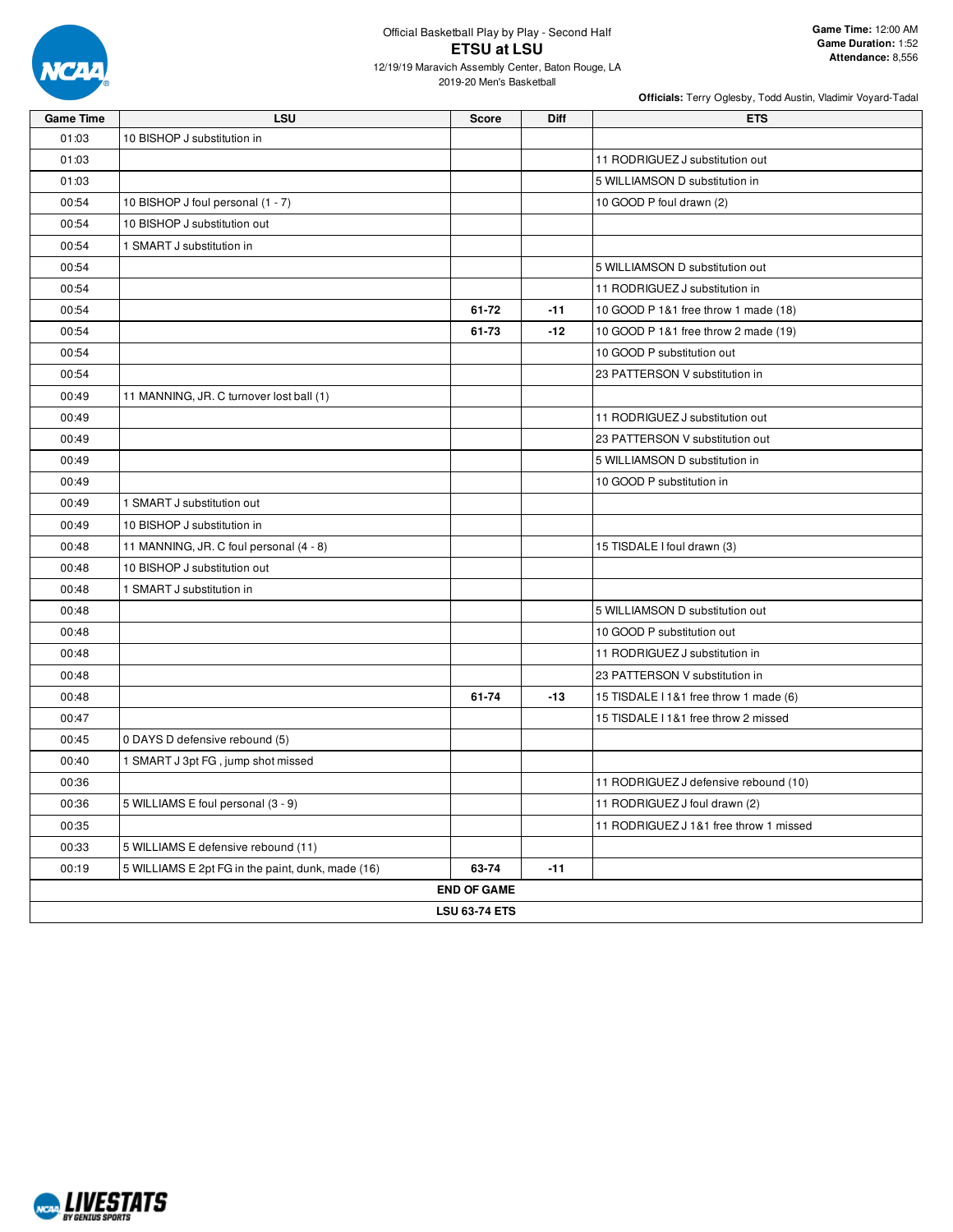

2019-20 Men's Basketball

**Game Time:** 12:00 AM **Game Duration:** 1:52 **Attendance:** 8,556

**Officials:** Terry Oglesby, Todd Austin, Vladimir Voyard-Tadal

|               |                            |       | FG      | 3P      | <b>FT</b> |          |                | <b>Rebounds</b> |          | <b>Fouls</b>   |               | <b>TP</b> |   |   | <b>AS TO</b> | <b>ST</b>   |                | <b>Blocks</b> | $+/-$ |
|---------------|----------------------------|-------|---------|---------|-----------|----------|----------------|-----------------|----------|----------------|---------------|-----------|---|---|--------------|-------------|----------------|---------------|-------|
|               | NO. Name                   | Min   | M-A     | M-A     | M-A       | OR.      | <b>DR</b>      | <b>TOT</b>      | PF       | <b>FD</b>      |               |           |   |   | <b>BS</b>    | <b>BA</b>   |                |               |       |
| 11            | F<br>Jeromy Rodriguez      | 18:07 | $4-6$   | $0-0$   | $0 - 1$   | 4        | 4              | 8               |          | 2              | 8             | 2         | 0 | 0 | 0            |             | $\Omega$       |               |       |
| 25            | Lucas N'Guessan<br>C.      | 09:23 | $1 - 1$ | $0-0$   | $0 - 0$   | $\Omega$ |                | 1               | 2        | $\Omega$       | 2             | 0         | 2 | 0 |              | $\Omega$    | 7              |               |       |
| 3             | Bo Hodges<br>G             | 17:31 | $4 - 5$ | $0-0$   | $1 - 2$   | 3        | 2              | 5               |          | 2              | 9             | 3         |   |   | 0            |             | 0              |               |       |
| 10            | Patrick Good<br>G          | 16:13 | $2 - 4$ | $1-2$   | $2 - 2$   |          | $\Omega$       | 1               |          | 2              |               | 0         |   | 0 | 0            | $\mathbf 0$ | 4              |               |       |
| 15            | <b>Isaiah Tisdale</b><br>G | 16:01 | 1-4     | 1-3     | $-2$      | 0        | 2              | $\overline{2}$  | $\Omega$ | $\overline{2}$ | 4             | 0         | U | 2 | 0            | 0           | -1             |               |       |
| 21            | Joe Hugley                 | 04:35 | $1-2$   | $0-0$   | $0 - 0$   | $\Omega$ | $\Omega$       | $\Omega$        |          |                | 2             | 0         | 0 | 0 | 0            | $\mathbf 0$ | 7              |               |       |
|               | Tray Boyd III              | 08:57 | 1-6     | $0-3$   | $0 - 0$   | $\Omega$ | $\Omega$       | $\Omega$        | 0        | $\Omega$       | $\mathcal{P}$ | 0         |   | 0 | 0            | 0           | -5             |               |       |
| 5             | Daivien Williamson         | 08:20 | $1-2$   | $0 - 1$ | $0 - 0$   | $\Omega$ | $\overline{2}$ | $\overline{c}$  |          | $\mathbf{0}$   | 2             | 0         | 0 | 0 | 0            | $\mathbf 0$ | $-1$           |               |       |
| 23            | Vonnie Patterson           | 00:53 | $0 - 0$ | $0-0$   | $0-0$     | 0        | $\Omega$       | 0               | 0        | $\Omega$       |               | 0         | 0 | 0 | 0            | 0           | -1             |               |       |
| Team          |                            |       |         |         |           | $\Omega$ | $\Omega$       | 0               |          |                | $\Omega$      |           |   |   |              |             |                |               |       |
| <b>Totals</b> |                            |       | 15-30   | $2 - 9$ | $4 - 7$   | 8        | 11             | 19              |          | 9              | 36            | 5         | 5 | 3 |              | 2           | $\overline{c}$ |               |       |

| <b>Shooting By Period</b> |         |       |  |  |  |  |  |
|---------------------------|---------|-------|--|--|--|--|--|
| ond FG%                   | 15-30   | 50.0% |  |  |  |  |  |
| 3PT%                      | $2-9$   | 22.2% |  |  |  |  |  |
| FT%                       | 4-7     | 57.1% |  |  |  |  |  |
| GM FG%                    | $15-30$ | 50.0% |  |  |  |  |  |
| 3PT%                      | $2-9$   | 22.2% |  |  |  |  |  |
| FT%                       | $4 - 7$ | 57.1% |  |  |  |  |  |

Dead Ball Rebounds: 0, 0

| LSU - 34 |  |
|----------|--|

**Technical Fouls:**:NONE

|               |                              |       | FG      | 3P       | FТ      |           |                | <b>Rebounds</b> |             | <b>Fouls</b>   | TP             |             | AS I     |             | <b>TO ST</b> |             | <b>Blocks</b> | $+/-$ |
|---------------|------------------------------|-------|---------|----------|---------|-----------|----------------|-----------------|-------------|----------------|----------------|-------------|----------|-------------|--------------|-------------|---------------|-------|
|               | NO. Name                     | Min   | M-A     | M-A      | M-A     | <b>OR</b> | <b>DR</b>      | <b>TOT</b>      | <b>PF</b>   | <b>FD</b>      |                |             |          |             | <b>BS</b>    | <b>BA</b>   |               |       |
| 0             | F<br>Darius Days             | 13:42 | $0 - 1$ | $0 - 1$  | $2 - 2$ | 0         |                |                 |             |                | 2              |             | 0        |             | 0            | 0           | 6             |       |
| 2             | <b>Trendon Watford</b><br>FI | 13:57 | $1 - 1$ | $0-0$    | $0-0$   | $\Omega$  | $\overline{2}$ | $\overline{2}$  | $\mathbf 0$ | $\Omega$       | 2              |             | $\Omega$ | $\mathbf 0$ |              | 0           | -1            |       |
| 5             | <b>Emmitt Williams</b><br>F  | 16:17 | $5-6$   | $0 - 0$  | 1-1     |           | 5              | 6               | 3           | $\overline{c}$ | 11             | 0           | 2        | 0           |              | $\mathbf 0$ | $\Omega$      |       |
|               | Javonte Smart<br>G.          | 17:42 | $0 - 2$ | $0 - 2$  | $0-0$   | $\Omega$  | $\Omega$       | $\Omega$        | 2           | $\Omega$       | 0              | 2           |          | 0           | 0            | 0           | 2             |       |
| 4             | Skylar Mays<br>G             | 15:40 | $4 - 9$ | $2 - 5$  | $1 - 1$ | $\Omega$  | 0              | $\Omega$        | $\Omega$    | $\overline{c}$ | 11             |             | 2        | 1           | 0            |             |               |       |
| 11            | Charles Manning, Jr.         | 11:31 | $1-3$   | $0 - 0$  | $0-0$   |           | $\Omega$       |                 | 2           | $\Omega$       | 2              | 0           |          | 0           | 0            | $\mathbf 0$ | -8            |       |
| 10            | James Bishop                 | 06:38 | 1-3     | 1-3      | $1-2$   | $\Omega$  | 0              | $\Omega$        |             | $\mathbf{2}$   | 4              | 0           | 0        | $\Omega$    | 0            | $\Omega$    | $-7$          |       |
| 15            | <b>Aundre Hyatt</b>          | 04:33 | $1-2$   | $0 - 1$  | $0-0$   | $\Omega$  | $\Omega$       | $\Omega$        | $\Omega$    | $\mathbf 0$    | $\overline{2}$ | $\mathbf 0$ | $\Omega$ |             | 0            | 0           | -3            |       |
| Team          |                              |       |         |          |         |           | $\overline{2}$ | 3               |             |                | 0              |             | $\Omega$ |             |              |             |               |       |
| <b>Totals</b> |                              |       | $13-27$ | $3 - 12$ | $5-6$   | 3         | 10             | 13              | 9           | 7              | 34             | 5           | 6        | 3           | 2            |             | $-2$          |       |
|               |                              |       |         |          |         |           |                |                 |             |                |                |             |          |             |              |             | .             |       |

|                     | <b>Shooting By Period</b> |       |
|---------------------|---------------------------|-------|
| 2 <sup>nd</sup> FG% | 13-27                     | 48.1% |
| 3PT%                | $3 - 12$                  | 25.0% |
| FT%                 | 5-6                       | 83.3% |
| <b>GM FG%</b>       | 13-27                     | 48.1% |
| 3PT%                | $3 - 12$                  | 25.0% |
| FT%                 | $5-6$                     | 83.3% |

Dead Ball Rebounds: 1, 0

|                                                                  | <b>ETS</b>                              | <b>LSU</b> |                      |            |            |
|------------------------------------------------------------------|-----------------------------------------|------------|----------------------|------------|------------|
|                                                                  |                                         |            | <b>Points from</b>   | <b>ETS</b> | <b>LSU</b> |
| <b>Biggest lead</b>                                              | 23 (2 <sup>nd</sup> 6:21) 0 (1st 20:00) |            | <b>Turnovers</b>     |            |            |
|                                                                  |                                         |            |                      |            | 5          |
| Best Scoring Run $ 9(2^{\text{nd}}15:04) 10(2^{\text{nd}}2:36) $ |                                         |            | Paint                | 24         | 20         |
| <b>Lead Changes</b>                                              |                                         |            | <b>Second Chance</b> | 6          | 4          |
| <b>Times Tied</b>                                                |                                         |            | <b>Fast Breaks</b>   | 2          | 2          |
| Time with Lead                                                   | 19:16                                   | 00:00      | <b>Bench</b>         | 6          | 8          |
|                                                                  |                                         |            |                      |            |            |

**Technical Fouls:**:NONE

| LSU     |            | <b>Period by Period Scoring</b> |     |  |  |  |  |  |  |  |
|---------|------------|---------------------------------|-----|--|--|--|--|--|--|--|
| 5       |            | 2nd                             | TOT |  |  |  |  |  |  |  |
| 20<br>4 | <b>ETS</b> | 36                              | 36  |  |  |  |  |  |  |  |
| 2       | LSU        | 34                              | 34  |  |  |  |  |  |  |  |
| R       |            |                                 |     |  |  |  |  |  |  |  |

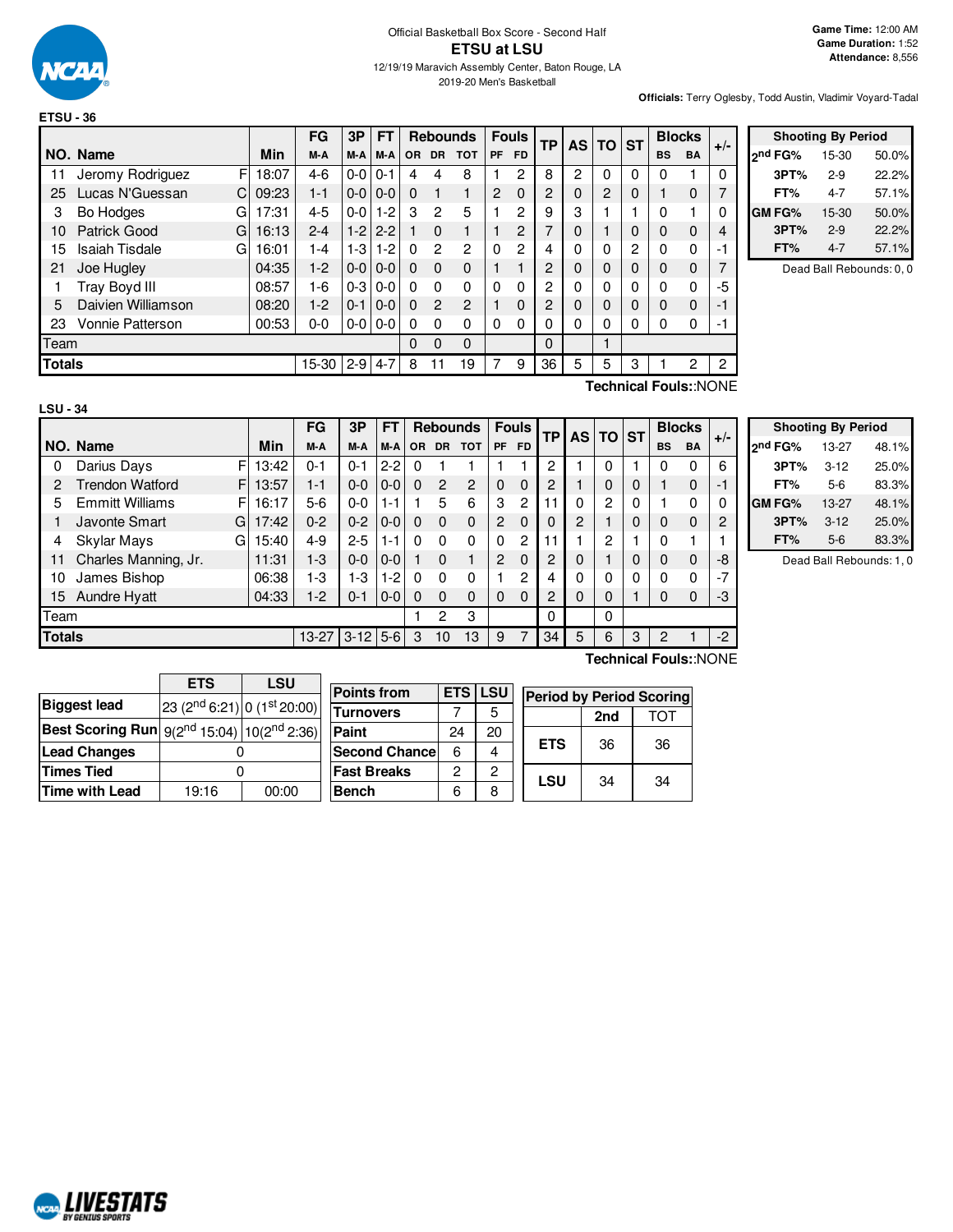

**Officials:** Terry Oglesby, Todd Austin, Vladimir Voyard-Tadal



{ Players => 1, 3, 5, 10, 11, 12, 13, 15, 21, 23, 24, 25, 33, --; } FG Types => All; Results => All;



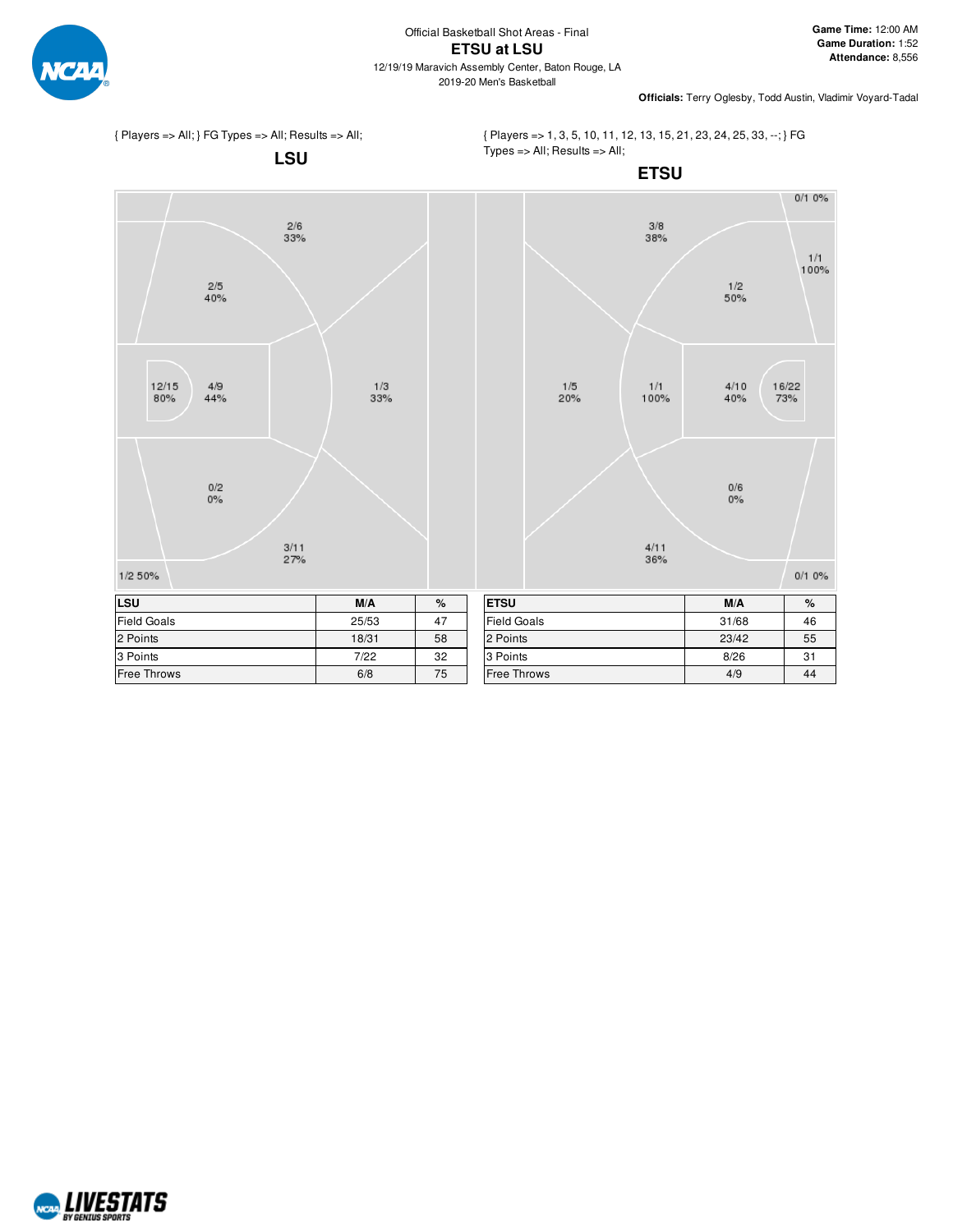

**ETSU**

**Officials:** Terry Oglesby, Todd Austin, Vladimir Voyard-Tadal

#### **No Name Mins Score Points Diff Points per Min Assists Rebounds Steals Turnovers On Off On Off On Off On Off On Off On Off On Off On Off** 1 | Tray Boyd III | 23:13 | 16:47 | 38 - 37 | 36 - 26 | 1 | 10 | 1.64 | 2.14 | 7 | 7 | 19 | 21 | 1 | 4 | 5 | 5 3 | Bo Hodges | 34:09 | 05:51 | 67 - 53 | 7 - 10 | 14 | -3 | 1.96 | 1.20 | 14 | 0 | 35 | 5 | 4 | 1 | 9 | 1 5 | Daivien Williamson | 17:44 | 22:16 | 33 - 30 | 41 - 33 | 3 | 8 | 1.86 | 1.84 | 3 | 11 | 17 | 23 | 1 | 4 | 3 | 7 10 | Patrick Good | 29:46 | 10:14 | 60 - 46 | 14 - 17 | 14 | -3 | 2.02 | 1.37 | 11 | 3 | 34 | 6 | 4 | 1 | 9 | 1 11 Jeromy Rodriguez 31:05 08:55 55 - 53 19 - 10 2 9 1.77 2.13 11 3 25 15 4 1 8 2 15 | Isaiah Tisdale | 31:12 | 08:48 | 55 - 52 | 19 - 11 | 3 | 8 | 1.76 | 2.16 | 11 | 3 | 29 | 11 | 5 | 0 | 9 | 1 21 | Joe Hugley | 10:15 | 29:45 | 18 - 13 | 56 - 50 | 5 | 6 | 1.76 | 1.88 | 6 | 8 | 9 | 31 | 2 | 3 | 2 | 8 23 | Vonnie Patterson | 03:43 | 36:17 | 5 - 6 | 69 - 57 | -1 | 12 | 1.35 | 1.90 | 1 | 13 | 7 | 33 | 1 | 4 | 0 | 10 25 Lucas N'Guessan 18:53 21:07 39 - 25 35 - 38 14 3 2.07 1.66 6 8 25 15 3 2 5 5

#### **LSU**

| No             |                        | <b>Mins</b><br><b>Name</b> |       | <b>Points Diff</b><br><b>Score</b> |           |       | Points per Min |      | <b>Assists</b> |                | <b>Rebounds</b> |               | <b>Steals</b> |    | <b>Turnovers</b> |    |              |
|----------------|------------------------|----------------------------|-------|------------------------------------|-----------|-------|----------------|------|----------------|----------------|-----------------|---------------|---------------|----|------------------|----|--------------|
|                |                        | On                         | Off   | On                                 | Off       | On    | Off            | On   | Off            | On             | Off             | On            | Off           | On | Off              | On | Off          |
| U              | Darius Days            | 29:02                      | 10:58 | $50 - 55$                          | 13 - 19   | $-5$  | -6             | 1.72 | 1.19           | 10             | 4               | 22            |               |    |                  | 10 |              |
|                | Javonte Smart          | 36:53                      | 03:07 | $63 - 70$                          | $0 - 4$   | $-7$  | -4             | 1.71 | 0.00           | 14             | 0               | 25            | 4             | 5  |                  | 13 | <sup>o</sup> |
| $\overline{c}$ | Trendon Watford        | 27:27                      | 12:33 | $40 - 54$                          | $23 - 20$ | $-14$ | 3              | 1.46 | 1.83           | 9              | 5               | 17            | 12            |    |                  | 13 |              |
| 4              | <b>Skylar Mays</b>     | 32:32                      | 07:28 | $48 - 61$                          | 15 - 13   | $-13$ | $\overline{2}$ | 1.48 | 2.01           | 9              | 5               | 26            | 3             |    |                  | 14 |              |
| 5              | <b>Emmitt Williams</b> | 36:17                      | 03:43 | $56 - 65$                          | $7 - 9$   | $-9$  | $-2$           | .54  | .88            | 14             | 0               | 27            | 2             |    |                  | 15 |              |
| 10             | James Bishop           | 06:38                      | 33:22 | $8 - 15$                           | $55 - 59$ | $-7$  | -4             | 1.21 | .65            | $\overline{2}$ | 12              | $\Omega$<br>5 | 26            |    |                  |    | 15           |
|                | Charles Manning, Jr.   | 19:39                      | 20:21 | $30 - 32$                          | $33 - 42$ | $-2$  | -9             | .53  | 1.62           | 6              | 8               | 19            | 10            |    |                  | b  |              |
| 14             | <b>Marlon Taylor</b>   | 06:59                      | 33:01 | $12 - 7$                           | $51 - 67$ |       | $-16$          | 1.72 | 1.54           | 4              | 10              |               | 24            |    |                  |    | 11           |
| 15             | Aundre Hyatt           | 04:33                      | 35:27 | $8 - 11$                           | $55 - 63$ | $-3$  | -8             | 1.76 | 1.55           | 2              | 12              |               | 28            |    |                  |    | 15           |

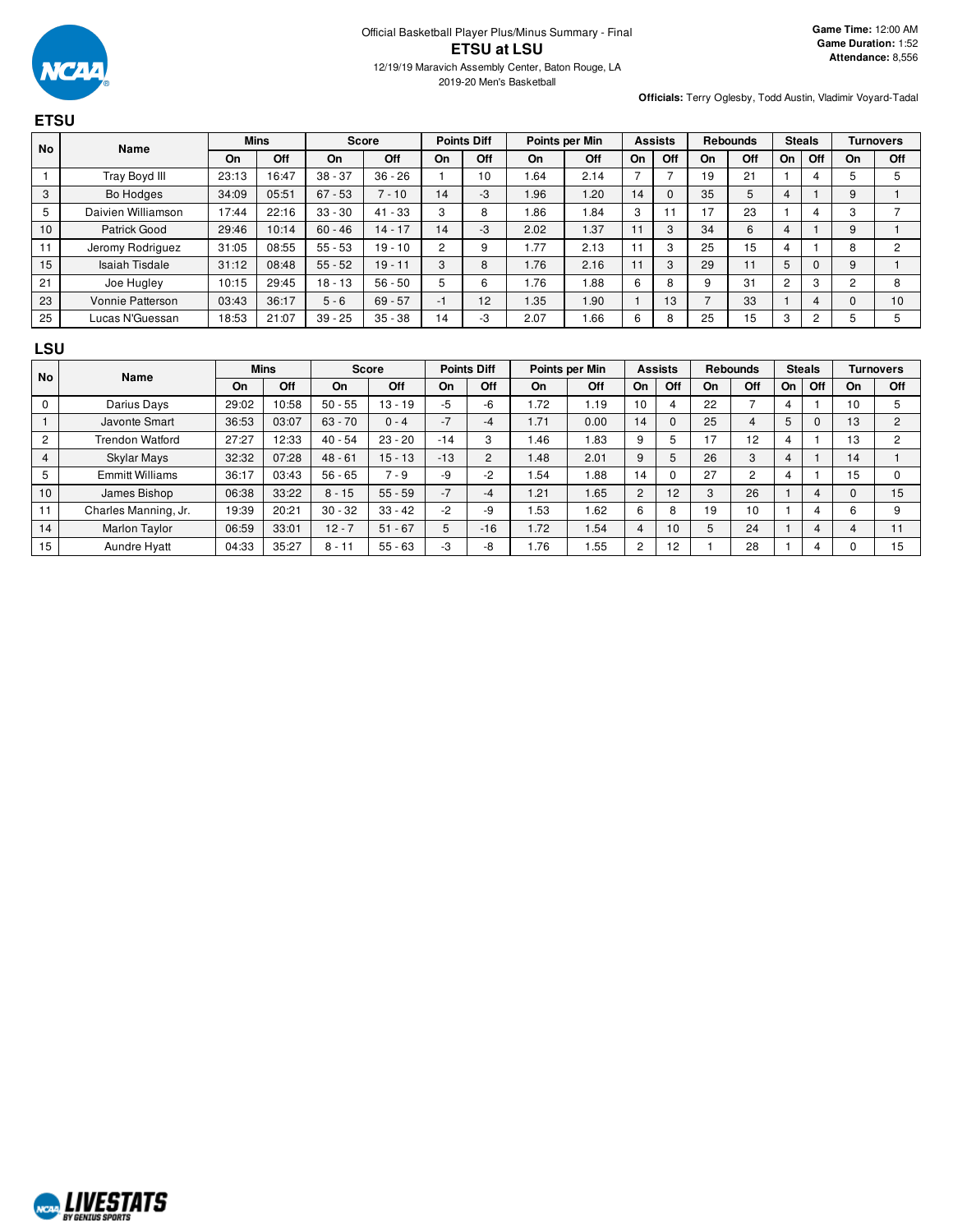

**Officials:** Terry Oglesby, Todd Austin, Vladimir Voyard-Tadal

### Players => 1, 3, 5, 10, 11, 12, 13, 15, 21, 23, 24, 25, 33, --FG Types=>AllResults=>All **ETSU**







(N) Missed

| <b>ETSU</b>        | M/A   | $\%$ | <b>ETSU</b>          |
|--------------------|-------|------|----------------------|
| <b>Field Goals</b> | 31/68 | 46   | Points in the F      |
| 2 Points           | 23/42 | 55   | <b>Fast Break Po</b> |
| 3 Points           | 8/26  | 31   | Second Chan          |
| <b>Free Throws</b> | 4/9   | 44   | Effective FG%        |

**O** Made

| <b>IETSU</b>               | M/A       | $\%$ |
|----------------------------|-----------|------|
| <b>Points in the Paint</b> | 40(20/32) | 63   |
| lFast Break Points         | 6(3/4)    | 75   |
| Second Chance Points       | 15 (7/18) | 39   |
| <b>Effective FG%</b>       | 51        |      |

N - Player Number

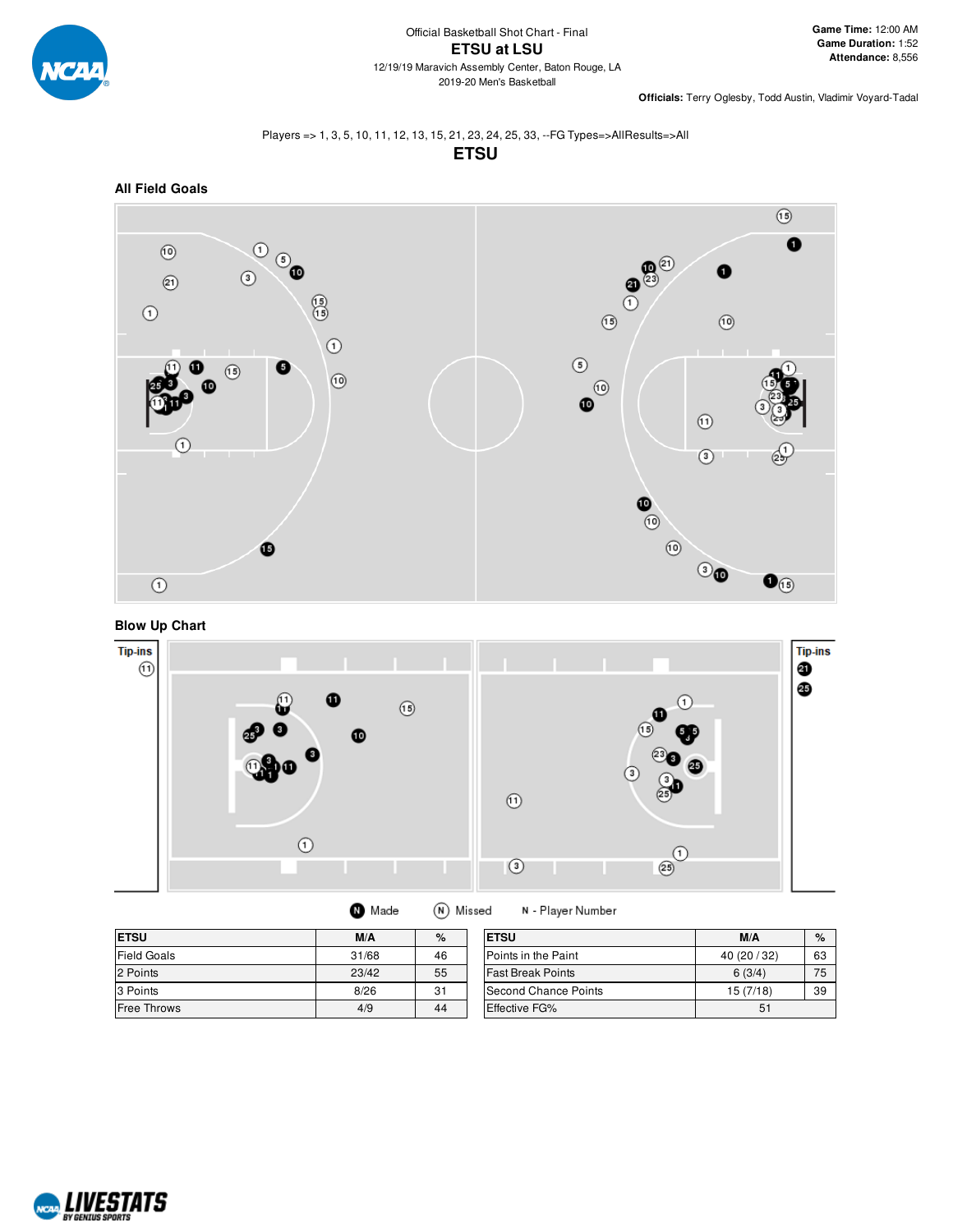

**Officials:** Terry Oglesby, Todd Austin, Vladimir Voyard-Tadal

Players => AllFG Types=>AllResults=>All **LSU**









| Made | (N) Missed | N |
|------|------------|---|
|------|------------|---|

- Player Number

| LSU                | M/A   | $\%$ | LSU                      | M/A       | $\%$ |
|--------------------|-------|------|--------------------------|-----------|------|
| <b>Field Goals</b> | 25/53 | 47   | Points in the Paint      | 32(16/24) | 67   |
| 2 Points           | 18/31 | 58   | <b>Fast Break Points</b> | 3(2/3)    | 67   |
| 3 Points           | 7/22  | 32   | Second Chance Points     | 6(3/5)    | 60   |
| <b>Free Throws</b> | 6/8   | 75   | <b>Effective FG%</b>     | 54        |      |

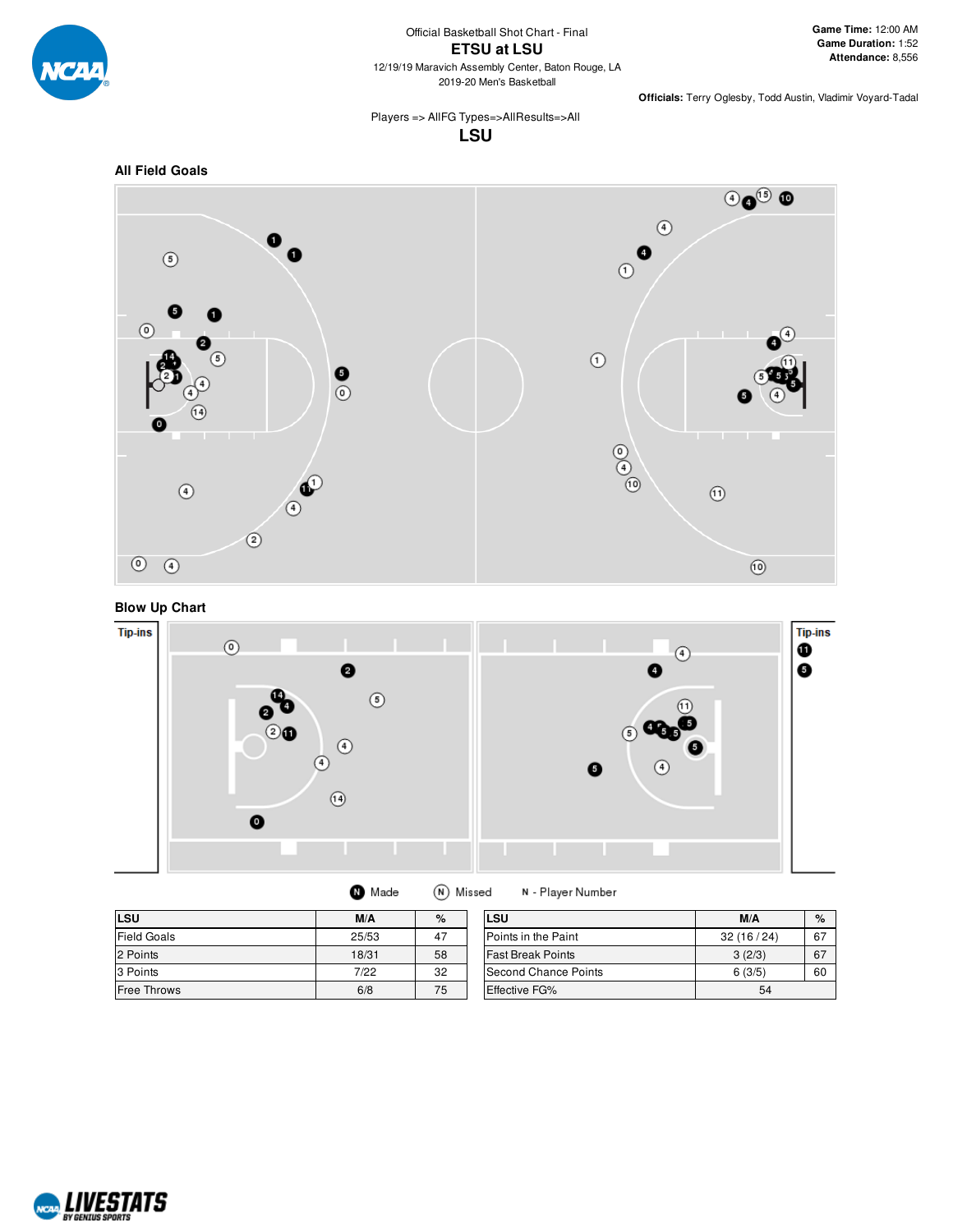

### Official Basketball Rotations Summary - Final **ETSU at LSU** 12/19/19 Maravich Assembly Center, Baton Rouge, LA

2019-20 Men's Basketball

# **ETSU**

| Lineup                                                                                 | Quarter<br>On           | Time<br>On | Quarter<br>Off        | Time<br>Off | Time on<br>Court | <b>Score</b> | <b>Score</b><br><b>Diff</b> |                         |              |                | <b>Reb</b> StI Tov Ass | <b>PPP</b> |
|----------------------------------------------------------------------------------------|-------------------------|------------|-----------------------|-------------|------------------|--------------|-----------------------------|-------------------------|--------------|----------------|------------------------|------------|
| 3- Hodges B/ 10- Good P/ 11- Rodriguez J/ 15- Tisdale I/ 25- N'Guessan                 | $\mathbf{1}$            | 20:00      | $\mathbf{1}$          | 17:32       | 02:28            | $5 - 5$      | $\mathbf 0$                 | $\mathbf{2}^{\prime}$   | $\mathbf{1}$ | 1              | $\overline{c}$         | 1.2500     |
| 3- Hodges B/10- Good P/11- Rodriguez J/15- Tisdale I/21- Hugley J/                     | $\mathbf{1}$            | 17:32      | $\mathbf{1}$          | 16:17       | 01:15            | $2 - 1$      | $\mathbf{1}$                | $\overline{2}$          | $\mathbf 0$  | $\mathbf{1}$   | 0                      | 1.0000     |
| 1- Boyd III T/3- Hodges B/11- Rodriguez J/15- Tisdale I/21- Hugley J/                  | $\mathbf{1}$            | 16:17      | $\mathbf{1}$          | 14:50       | 01:27            | $5 - 3$      | $\overline{2}$              | 0                       | $\pmb{0}$    | $\mathbf 0$    | $\mathbf{2}$           | 2.5000     |
| 1- Boyd III T/3- Hodges B/5- Williamson D/11- Rodriguez J/21- Hugley<br>J/             | $\mathbf{1}$            | 14:50      | $\mathbf{1}$          | 13:36       | 01:14            | $0 - 2$      | $-2$                        | 0                       | 0            | 0              | 0                      | 0.0000     |
| 1- Boyd III T/5- Williamson D/11- Rodriguez J/15- Tisdale I/21- Hugley                 | $\mathbf{1}$            | 13:36      | $\mathbf{1}$          | 11:52       | 01:44            | $0 - 3$      | -3                          | $\overline{c}$          | 0            | $\mathbf{1}$   | 0                      | 0.0000     |
| 1- Boyd III T/5- Williamson D/15- Tisdale I/23- Patterson V/25-<br>N'Guessan L/        | $\mathbf{1}$            | 11:52      | $\mathbf{1}$          | 11:03       | 00:49            | $0 - 2$      | $-2$                        | 0                       | 0            | 0              | 0                      | 0.0000     |
| 5- Williamson D/10- Good P/15- Tisdale I/23- Patterson V/25-<br>N'Guessan L/           | $\mathbf{1}$            | 11:03      | $\mathbf{1}$          | 10:14       | 00:49            | $0-0$        | $\mathbf 0$                 | $\mathbf{2}^{\prime}$   | $\mathbf{1}$ | 0              | 0                      | 0.0000     |
| 3- Hodges B/10- Good P/15- Tisdale I/23- Patterson V/25- N'Guessan<br>L/               | $\mathbf{1}$            | 10:14      | $\mathbf{1}$          | 09:02       | 01:12            | $4 - 2$      | $\overline{c}$              | 4                       | 0            | 0              | 1.                     | 2.0000     |
| 1- Boyd III T/3- Hodges B/10- Good P/15- Tisdale I/25- N'Guessan L/                    | $\mathbf{1}$            | 09:02      | $\mathbf{1}$          | 08:25       | 00:37            | $0-0$        | $\mathbf 0$                 | 3                       | $\pmb{0}$    | 1              | 0                      | 0.0000     |
| 1- Boyd III T/3- Hodges B/5- Williamson D/10- Good P/25- N'Guessan                     | $\mathbf{1}$            | 08:25      | $\mathbf{1}$          | 04:50       | 03:35            | $11 - 4$     | $\overline{7}$              | 4                       | $\mathbf 0$  | 0              | $\overline{c}$         | 1.8333     |
| 1- Boyd III T/3- Hodges B/ 10- Good P/ 11- Rodriguez J/ 15- Tisdale I/                 | $\mathbf{1}$            | 04:50      | 1                     | 01:13       | 03:37            | $7 - 7$      | $\mathbf 0$                 | $\overline{c}$          | $\pmb{0}$    | 1              | $\mathbf{2}^{\prime}$  | 1.1667     |
| 1- Boyd III T/3- Hodges B/5- Williamson D/11- Rodriguez J/15- Tisdale                  | $\mathbf{1}$            | 01:13      | $\mathbf{2}$          | 20:00       | 01:13            | $4 - 0$      | $\overline{4}$              | 0                       | $\mathbf 0$  | $\mathbf 0$    | 0                      | 1.6393     |
| 3- Hodges B/ 10- Good P/ 11- Rodriguez J/ 15- Tisdale I/ 25- N'Guessan                 | $\overline{2}$          | 20:00      | $\overline{2}$        | 17:05       | 02:55            | $4 - 4$      | $\mathbf 0$                 | $\overline{c}$          | $\mathbf{1}$ | $\overline{2}$ | 0                      | 0.8000     |
| 3- Hodges B/ 10- Good P/ 11- Rodriguez J/ 15- Tisdale I/ 21- Hugley J/                 | $\overline{\mathbf{c}}$ | 17:05      | $\overline{c}$        | 14:44       | 02:21            | $7 - 0$      | $\overline{7}$              | $\overline{\mathbf{c}}$ | $\mathbf{1}$ | 0              | 3                      | 2.3333     |
| 1- Boyd III T/3- Hodges B/11- Rodriguez J/15- Tisdale I/21- Hugley J/                  | $\mathbf{2}$            | 14:44      | $\mathbf{2}^{\prime}$ | 12:30       | 02:14            | $4 - 4$      | $\mathbf 0$                 | 3                       | $\mathbf{1}$ | 0              | $\mathbf{1}$           | 1.3333     |
| 1- Boyd III T/3- Hodges B/5- Williamson D/11- Rodriguez J/25-<br>N'Guessan L/          | $\mathbf{2}$            | 12:30      | $\mathbf{2}$          | 12:11       | 00:19            | $0-0$        | $\mathbf 0$                 | 0                       | $\mathbf 0$  | $\mathbf 0$    | 0                      | 0.0000     |
| 3- Hodges B/5- Williamson D/10- Good P/11- Rodriguez J/25-<br>N'Guessan L/             | $\mathbf{2}$            | 12:11      | $\mathbf{2}$          | 10:35       | 01:36            | $4 - 0$      | 4                           | 5                       | 0            | 0              | 1                      | 2.0000     |
| 5- Williamson D/ 10- Good P/ 11- Rodriguez J/ 15- Tisdale I/ 25-<br>N'Guessan L/       | $\overline{c}$          | 10:35      | $\mathbf{2}^{\prime}$ | 08:06       | 02:29            | $7 - 5$      | $\overline{c}$              | 1                       | $\mathbf 0$  | $\mathbf 0$    | 0                      | 2.3333     |
| 1- Boyd III T/5- Williamson D/11- Rodriguez J/15- Tisdale I/25-<br>N'Guessan L/        | $\overline{c}$          | 08:06      | $\overline{c}$        | 08:06       | 00:00            | $0-0$        | $\mathbf{0}$                | 0                       | $\mathbf 0$  | $\mathbf 0$    | 0                      | 0.0000     |
| 1- Boyd III T/3- Hodges B/5- Williamson D/11- Rodriguez J/25-<br>N'Guessan L/          | $\overline{c}$          | 08:06      | $\mathbf{2}$          | 07:45       | 00:21            | 0-1          | $-1$                        | 0                       | 0            | $\mathbf 0$    | 0                      | 0.0000     |
| 1- Boyd III T/3- Hodges B/5- Williamson D/10- Good P/25- N'Guessan                     | $\mathbf{2}$            | 07:45      | 2                     | 06:02       | 01:43            | $4 - 2$      | 2                           | 2                       | 0            | 1              | 0                      | 1.3333     |
| 1- Boyd III T/3- Hodges B/5- Williamson D/10- Good P/11- Rodriguez J/                  | $\overline{c}$          | 06:02      | $\overline{c}$        | 06:02       | 00:00            | $0 - 2$      | $-2$                        | 0                       | $\mathbf 0$  | 0              | $\mathbf 0$            | 0.0000     |
| 1- Boyd III T/3- Hodges B/10- Good P/11- Rodriguez J/15- Tisdale I/                    | $\mathbf{2}$            | 06:02      | $\overline{c}$        | 03:03       | 02:59            | $0 - 5$      | $-5$                        | $\overline{\mathbf{c}}$ | $\pmb{0}$    | $\mathbf{1}$   | 0                      | 0.0000     |
| 3- Hodges B/ 5- Williamson D/ 10- Good P/ 11- Rodriguez J/ 15- Tisdale<br>$\mathsf{V}$ | $\overline{c}$          | 03:03      | $\mathbf{2}^{\prime}$ | 01:21       | 01:42            | $3-9$        | -6                          | 1                       | 0            | 1              | 0                      | 1.0417     |
| 1- Boyd III T/3- Hodges B/10- Good P/11- Rodriguez J/15- Tisdale I/                    | $\overline{c}$          | 01:21      | $\mathbf{2}^{\prime}$ | 01:03       | 00:18            | $0-0$        | 0                           | 0                       | $\pmb{0}$    | 0              | 0                      | 0.0000     |
| 1- Boyd III T/3- Hodges B/5- Williamson D/10- Good P/15- Tisdale I/                    | 2                       | 01:03      | $\overline{c}$        | 00:54       | 00:09            | $0-0$        | 0                           | 0                       | 0            | 0              | 0                      | 0.0000     |
| 1- Boyd III T/3- Hodges B/10- Good P/11- Rodriguez J/15- Tisdale I/                    | $\overline{c}$          | 00:54      | $\overline{c}$        | 00:54       | 00:00            | $2 - 0$      | $\overline{c}$              | 0                       | 0            | 0              | 0                      | 2.2727     |
| 1- Boyd III T/3- Hodges B/11- Rodriguez J/15- Tisdale I/23- Patterson<br>V/            | $\mathbf{2}$            | 00:54      | $\overline{c}$        | 00:49       | 00:05            | $0-0$        | 0                           | 0                       | $\mathbf 0$  | 0              | 0                      | 0.0000     |
| 1- Boyd III T/3- Hodges B/5- Williamson D/10- Good P/15- Tisdale I/                    | $\overline{2}$          | 00:49      | $\overline{c}$        | 00:48       | 00:01            | $0-0$        | 0                           | 0                       | $\mathbf 0$  | 0              | 0                      | 0.0000     |
| 1- Boyd III T/3- Hodges B/11- Rodriguez J/15- Tisdale I/23- Patterson<br>V/            | $\mathbf{2}$            | 00:48      | $\overline{c}$        | 00:00       | 00:48            | $1 - 2$      | -1                          | 1                       | 0            | 0              | 0                      | 0.7576     |

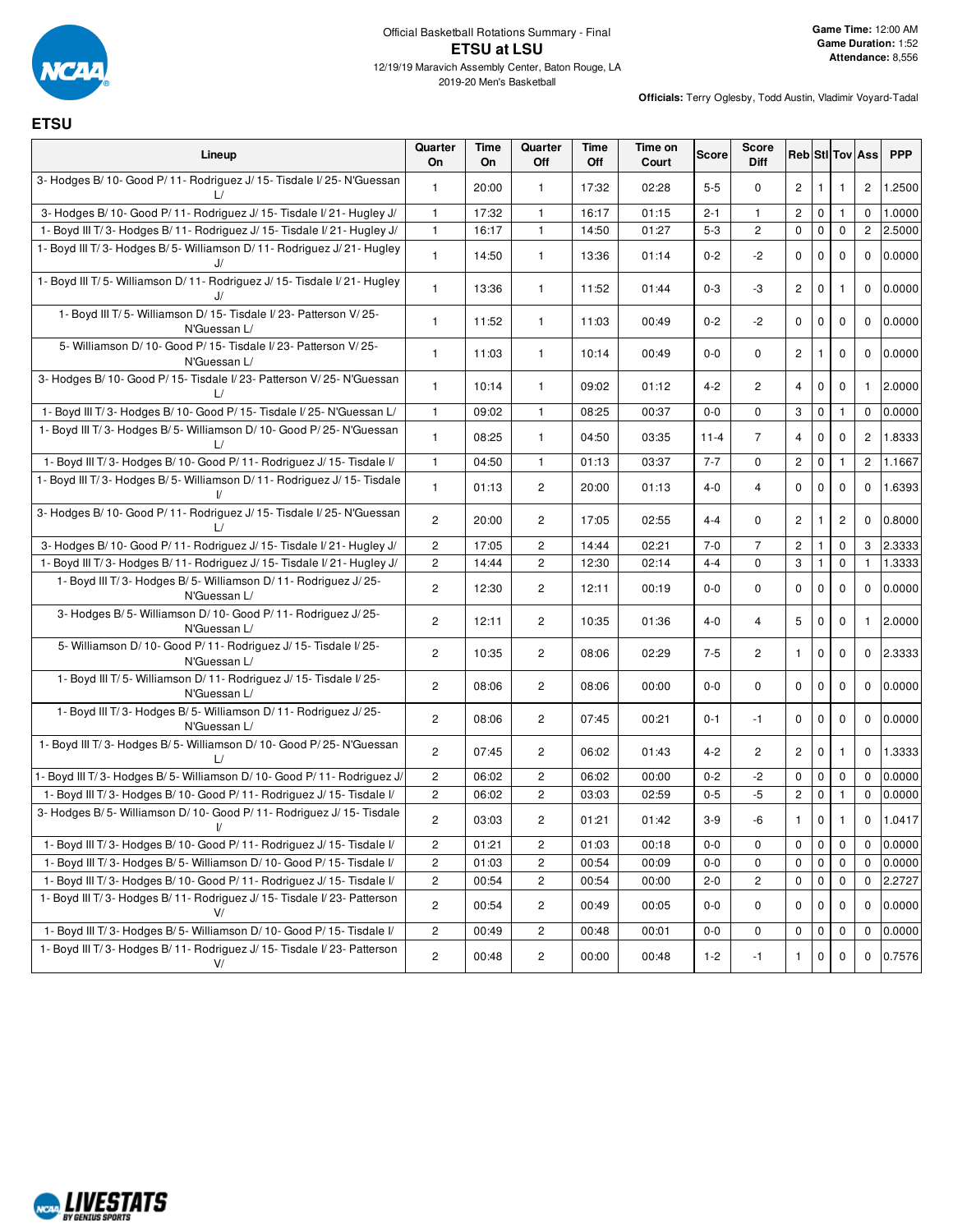

### Official Basketball Rotations Summary - Final **ETSU at LSU** 12/19/19 Maravich Assembly Center, Baton Rouge, LA

**LSU**

| Lineup                                                                    | Quarter<br>On         | <b>Time</b><br><b>On</b> | Quarter<br>Off | <b>Time</b><br>Off | Time on<br>Court | <b>Score</b> | <b>Score</b><br><b>Diff</b> |                       |              |                | <b>Reb Sti Tov Ass</b> | <b>PPP</b> |
|---------------------------------------------------------------------------|-----------------------|--------------------------|----------------|--------------------|------------------|--------------|-----------------------------|-----------------------|--------------|----------------|------------------------|------------|
| 0- Days D/1- Smart J/2- Watford T/4- Mays S/5- Williams E/                |                       | 20:00                    | 1              | 14:50              | 05:10            | $9 - 12$     | -3                          | $\overline{c}$        |              | 3              | 2                      | 1.0135     |
| 0- Days D/ 1- Smart J/ 4- Mays S/ 5- Williams E/ 11- Manning, Jr. C/      | $\mathbf{1}$          | 14:50                    | $\mathbf{1}$   | 13:36              | 01:14            | $2 - 0$      | $\overline{2}$              | $\overline{4}$        | $\mathbf 0$  | $\Omega$       |                        | 2.0000     |
| - Smart J/ 4- Mays S/ 5- Williams E/ 11- Manning, Jr. C/ 14- Taylor M/    | 1                     | 13:36                    | $\mathbf{1}$   | 11:52              | 01:44            | $3-0$        | 3                           | $\mathbf{1}$          | $\mathbf 0$  | $\Omega$       | $\Omega$               | 1.5000     |
| 1- Smart J/2- Watford T/5- Williams E/11- Manning, Jr. C/14- Taylor<br>M/ |                       | 11:52                    | $\mathbf{1}$   | 11:03              | 00:49            | $2 - 0$      | $\overline{2}$              | $\mathbf{1}$          | $\mathbf 0$  |                | -1                     | 1.0000     |
| 2- Watford T/4- Mays S/5- Williams E/11- Manning, Jr. C/14- Taylor<br>M/  |                       | 11:03                    | 1              | 10:14              | 00:49            | $0 - 0$      | $\Omega$                    | $\overline{c}$        | 0            | $\overline{2}$ | $\Omega$               | 0.0000     |
| 0- Days D/1- Smart J/2- Watford T/4- Mays S/5- Williams E/                | 1                     | 10:14                    | $\mathbf{1}$   | 04:50              | 05:24            | $6 - 15$     | -9                          | 3                     | $\mathbf 0$  |                | $\overline{2}$         | 0.6667     |
| 1- Smart J/2- Watford T/4- Mays S/5- Williams E/14- Taylor M/             |                       | 04:50                    | $\mathbf{1}$   | 03:32              | 01:18            | $2 - 5$      | -3                          | 0                     |              |                |                        | 0.6667     |
| 0- Days D/ 1- Smart J/ 5- Williams E/ 11- Manning, Jr. C/ 14- Taylor M/   | 1                     | 03:32                    | $\mathbf{1}$   | 01:13              | 02:19            | $5 - 2$      | 3                           | $\mathbf{1}$          | $\mathbf 0$  | $\mathbf 0$    | $\overline{2}$         | 1.6667     |
| 0- Days D/ 1- Smart J/ 4- Mays S/ 5- Williams E/ 11- Manning, Jr. C/      | 1                     | 01:13                    | $\overline{2}$ | 20:00              | 01:13            | $0 - 4$      | $-4$                        | $\overline{2}$        | $\mathbf 0$  |                | $\Omega$               | 0.0000     |
| 0- Days D/1- Smart J/2- Watford T/4- Mays S/5- Williams E/                | $\overline{2}$        | 20:00                    | $\overline{2}$ | 15:37              | 04:23            | $4 - 8$      | $-4$                        | $\mathbf{1}$          | -1           | 3              | 2                      | 0.5714     |
| 0- Days D/ 1- Smart J/ 2- Watford T/ 4- Mays S/ 11- Manning, Jr. C/       | $\overline{2}$        | 15:37                    | $\overline{2}$ | 13:58              | 01:39            | $4 - 5$      | $-1$                        | $\mathbf{1}$          | $\mathbf 0$  | $\Omega$       | $\Omega$               | 1.3889     |
| - Smart J/2- Watford T/4- Mays S/5- Williams E/11- Manning, Jr. C/        | $\overline{2}$        | 13:58                    | $\overline{2}$ | 12:30              | 01:28            | $0 - 2$      | $-2$                        | $\mathbf{1}$          | $\mathbf 0$  |                | $\Omega$               | 0.0000     |
| 2- Watford T/4- Mays S/5- Williams E/10- Bishop J/11- Manning, Jr.        | $\overline{c}$        | 12:30                    | $\overline{2}$ | 10:35              | 01:55            | $0 - 4$      | $-4$                        | $\overline{c}$        | 0            | 0              | $\mathbf 0$            | 0.0000     |
| 4- Mays S/5- Williams E/10- Bishop J/11- Manning, Jr. C/15- Hyatt A/      | $\mathbf{2}^{\prime}$ | 10:35                    | $\overline{2}$ | 10:22              | 00:13            | $0 - 0$      | $\Omega$                    | $\mathbf 0$           | $\mathbf 0$  | $\Omega$       | $\Omega$               | 0.0000     |
| 1- Smart J/5- Williams E/10- Bishop J/11- Manning, Jr. C/15- Hyatt        | $\overline{c}$        | 10:22                    | $\overline{2}$ | 08:06              | 02:16            | $5 - 7$      | $-2$                        | 0                     | 0            | $\Omega$       | $\mathbf{2}^{\circ}$   | 2.0492     |
| 0- Days D/ 1- Smart J/ 10- Bishop J/ 11- Manning, Jr. C/ 15- Hyatt A/     | 2                     | 08:06                    | 2              | 06:02              | 02:04            | $3 - 4$      | -1                          | $\mathbf{1}$          |              | $\Omega$       | $\Omega$               | 0.8721     |
| 0- Days D/1- Smart J/2- Watford T/4- Mays S/5- Williams E/                | $\overline{2}$        | 06:02                    | $\overline{2}$ | 01:56              | 04:06            | $12 - 2$     | 10                          | $\overline{4}$        | $\mathbf{1}$ |                |                        | 1.6129     |
| 1- Smart J/2- Watford T/4- Mays S/5- Williams E/11- Manning, Jr. C/       | $\mathbf{2}$          | 01:56                    | $\mathbf{2}$   | 01:30              | 00:26            | $1 - 1$      | $\mathbf 0$                 | 0                     | $\mathbf 0$  | $\mathbf 0$    | $\Omega$               | 2.2727     |
| 0- Days D/ 1- Smart J/ 4- Mays S/ 5- Williams E/ 11- Manning, Jr. C/      | $\overline{2}$        | 01:30                    | $\overline{2}$ | 01:03              | 00:27            | $3-0$        | 3                           | $\mathbf{1}$          | $\Omega$     | $\Omega$       | $\Omega$               | 3.0000     |
| 0- Days D/4- Mays S/5- Williams E/10- Bishop J/11- Manning, Jr. C/        | $\mathbf{2}^{\prime}$ | 01:03                    | $\mathbf{2}$   | 00:54              | 00:09            | $0 - 0$      | $\Omega$                    | $\mathbf 0$           | $\mathbf 0$  | 0              | $\Omega$               | 0.0000     |
| 0- Days D/ 1- Smart J/ 4- Mays S/ 5- Williams E/ 11- Manning, Jr. C/      | $\overline{c}$        | 00:54                    | $\overline{2}$ | 00:49              | 00:05            | $0 - 2$      | $-2$                        | 0                     | $\mathbf 0$  |                | $\Omega$               | 0.0000     |
| 0- Days D/4- Mays S/5- Williams E/10- Bishop J/11- Manning, Jr. C/        | $\mathbf{2}$          | 00:49                    | $\mathbf{2}$   | 00:48              | 00:01            | $0-0$        | $\mathbf 0$                 | 0                     | $\mathbf 0$  | $\Omega$       | $\Omega$               | 0.0000     |
| 0- Days D/ 1- Smart J/ 4- Mays S/ 5- Williams E/ 11- Manning, Jr. C/      | $\mathbf{2}^{\prime}$ | 00:48                    | $\overline{2}$ | 00:00              | 00:48            | $2 - 1$      |                             | $\mathbf{2}^{\prime}$ | $\mathbf 0$  | $\Omega$       | $\mathbf 0$            | 1.0000     |

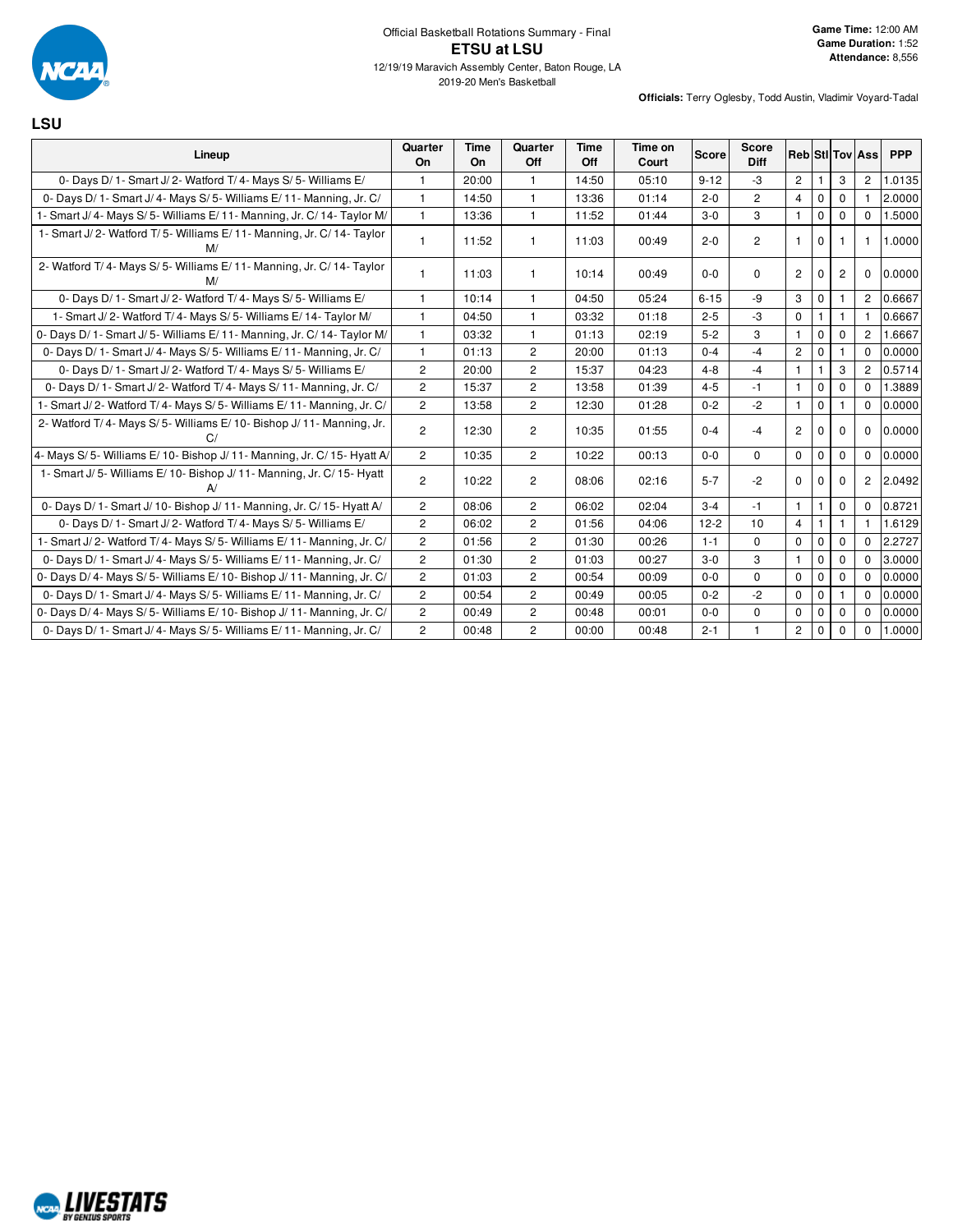

**ETSU**

| Lineup                                                                        | <b>Time</b> | <b>Score</b> | <b>Score Diff</b>       | Pts/Min    | <b>Reb</b>     |             | Stl Tov        | Ass            | <b>PPP</b> |
|-------------------------------------------------------------------------------|-------------|--------------|-------------------------|------------|----------------|-------------|----------------|----------------|------------|
| 1- Boyd III T/3- Hodges B/5- Williamson D/10- Good P/25- N'Guessan L/         | 05:18       | $15-6$       | 9                       | 2.8302     | 6              | $\mathbf 0$ |                | $\overline{2}$ | 1.6667     |
| 1- Boyd III T/3- Hodges B/11- Rodriguez J/15- Tisdale I/21- Hugley J/         | 03:41       | $9 - 7$      | $\overline{2}$          | 2.4434     | 3              | 1           | $\Omega$       | 3              | 1.8000     |
| 1- Boyd III T/3- Hodges B/10- Good P/11- Rodriguez J/15- Tisdale I/           | 03:37       | $7 - 7$      | $\Omega$                | 1.9355     | $\overline{2}$ | $\mathbf 0$ | $\mathbf{1}$   | $\overline{c}$ | 1.1667     |
| 3- Hodges B/ 10- Good P/ 11- Rodriguez J/ 15- Tisdale I/ 21- Hugley J/        | 03:36       | $9 - 1$      | 8                       | 2.5000     | 4              | 1           |                | 3              | 1.8000     |
| 1- Boyd III T/3- Hodges B/10- Good P/11- Rodriguez J/15- Tisdale I/           | 03:17       | $0 - 5$      | $-5$                    | 0.0000     | $\overline{2}$ | $\mathbf 0$ |                | $\Omega$       | 0.0000     |
| 3- Hodges B/10- Good P/11- Rodriguez J/15- Tisdale I/25- N'Guessan L/         | 02:55       | $4 - 4$      | $\Omega$                | 1.3714     | $\overline{2}$ | 1           | $\overline{c}$ | $\Omega$       | 0.8000     |
| 5- Williamson D/10- Good P/11- Rodriguez J/15- Tisdale I/25- N'Guessan L/     | 02:29       | $7 - 5$      | $\overline{2}$          | 2.8188     |                | $\mathbf 0$ | $\mathbf 0$    | $\Omega$       | 2.3333     |
| 3- Hodges B/10- Good P/11- Rodriguez J/15- Tisdale I/25- N'Guessan L/         | 02:28       | $5-5$        | $\mathbf 0$             | 2.0270     | $\overline{2}$ | 1           | $\mathbf{1}$   | $\overline{2}$ | 1.2500     |
| 1- Boyd III T/5- Williamson D/11- Rodriguez J/15- Tisdale I/21- Hugley J/     | 01:44       | $0 - 3$      | -3                      | 0.0000     | $\overline{2}$ | $\mathbf 0$ |                | $\Omega$       | 0.0000     |
| 3- Hodges B/5- Williamson D/10- Good P/11- Rodriguez J/15- Tisdale I/         | 01:42       | $3-9$        | $-6$                    | 1.7647     | $\overline{1}$ | $\mathbf 0$ | $\mathbf{1}$   | $\Omega$       | 1.0417     |
| 3- Hodges B/5- Williamson D/10- Good P/11- Rodriguez J/25- N'Guessan L/       | 01:36       | $4 - 0$      | $\overline{\mathbf{4}}$ | 2.5000     | 5              | $\Omega$    | $\mathbf 0$    |                | 2.0000     |
| 1- Boyd III T/3- Hodges B/5- Williamson D/11- Rodriguez J/21- Hugley J/       | 01:14       | $0 - 2$      | $-2$                    | 0.0000     | $\Omega$       | $\mathbf 0$ | $\mathbf 0$    | $\Omega$       | 0.0000     |
| 1- Boyd III T/3- Hodges B/5- Williamson D/11- Rodriguez J/15- Tisdale I/      | 01:13       | $4 - 0$      | $\overline{4}$          | 3.2877     | $\Omega$       | $\Omega$    | $\Omega$       | $\Omega$       | 1.6393     |
| 3- Hodges B/10- Good P/15- Tisdale I/23- Patterson V/25- N'Guessan L/         | 01:12       | $4 - 2$      | $\overline{c}$          | 3.3333     | 4              | $\mathbf 0$ | $\mathbf 0$    | $\mathbf 1$    | 2.0000     |
| 1- Boyd III T/5- Williamson D/15- Tisdale I/23- Patterson V/25- N'Guessan L/  | 00:49       | $0 - 2$      | $-2$                    | 0.0000     | $\Omega$       | $\mathbf 0$ | $\Omega$       | $\Omega$       | 0.0000     |
| 5- Williamson D/ 10- Good P/ 15- Tisdale I/ 23- Patterson V/ 25- N'Guessan L/ | 00:49       | $0-0$        | $\mathbf 0$             | 0.0000     | $\overline{2}$ | 1           | $\mathbf 0$    | $\Omega$       | 0.0000     |
| 1- Boyd III T/3- Hodges B/11- Rodriguez J/15- Tisdale I/23- Patterson V/      | 00:48       | $1 - 2$      | $-1$                    | 1.2500     | $\overline{1}$ | $\mathbf 0$ | $\mathbf 0$    | $\Omega$       | 0.7576     |
| 1- Boyd III T/3- Hodges B/10- Good P/15- Tisdale I/25- N'Guessan L/           | 00:37       | $0-0$        | $\Omega$                | 0.0000     | 3              | $\mathbf 0$ |                | $\Omega$       | 0.0000     |
| 1- Boyd III T/3- Hodges B/5- Williamson D/11- Rodriguez J/25- N'Guessan L/    | 00:21       | $0 - 1$      | $-1$                    | 0.0000     | $\Omega$       | $\mathbf 0$ | $\mathbf 0$    | $\Omega$       | 0.0000     |
| 1- Boyd III T/3- Hodges B/5- Williamson D/11- Rodriguez J/25- N'Guessan L/    | 00:19       | $0 - 0$      | $\Omega$                | 0.0000     | $\Omega$       | 0           | $\mathbf 0$    | $\Omega$       | 0.0000     |
| 1- Boyd III T/3- Hodges B/5- Williamson D/10- Good P/15- Tisdale I/           | 00:09       | $0 - 0$      | $\mathbf 0$             | 0.0000     | $\Omega$       | $\mathbf 0$ | $\mathbf 0$    | $\Omega$       | 0.0000     |
| 1- Boyd III T/3- Hodges B/11- Rodriguez J/15- Tisdale I/23- Patterson V/      | 00:05       | $0-0$        | $\mathbf 0$             | 0.0000     | $\Omega$       | $\mathbf 0$ | $\mathbf 0$    | $\mathbf 0$    | 0.0000     |
| 1- Boyd III T/3- Hodges B/5- Williamson D/10- Good P/15- Tisdale I/           | 00:01       | $0 - 0$      | $\mathbf 0$             | 0.0000     | $\Omega$       | $\mathbf 0$ | $\mathbf 0$    | $\Omega$       | 0.0000     |
| 1- Boyd III T/5- Williamson D/11- Rodriguez J/15- Tisdale I/25- N'Guessan L/  | 00:00       | $0 - 0$      | $\Omega$                | <b>NaN</b> | $\Omega$       | $\Omega$    | $\Omega$       | $\Omega$       | 0.0000     |
| 1- Boyd III T/3- Hodges B/5- Williamson D/10- Good P/11- Rodriguez J/         | 00:00       | $0 - 2$      | $-2$                    | <b>NaN</b> | $\Omega$       | $\mathbf 0$ | 0              | $\mathbf 0$    | 0.0000     |
| 1- Boyd III T/3- Hodges B/10- Good P/11- Rodriguez J/15- Tisdale I/           | 00:00       | $2 - 0$      | $\overline{2}$          | $\infty$   | $\Omega$       | 0           | $\Omega$       | $\Omega$       | 2.2727     |